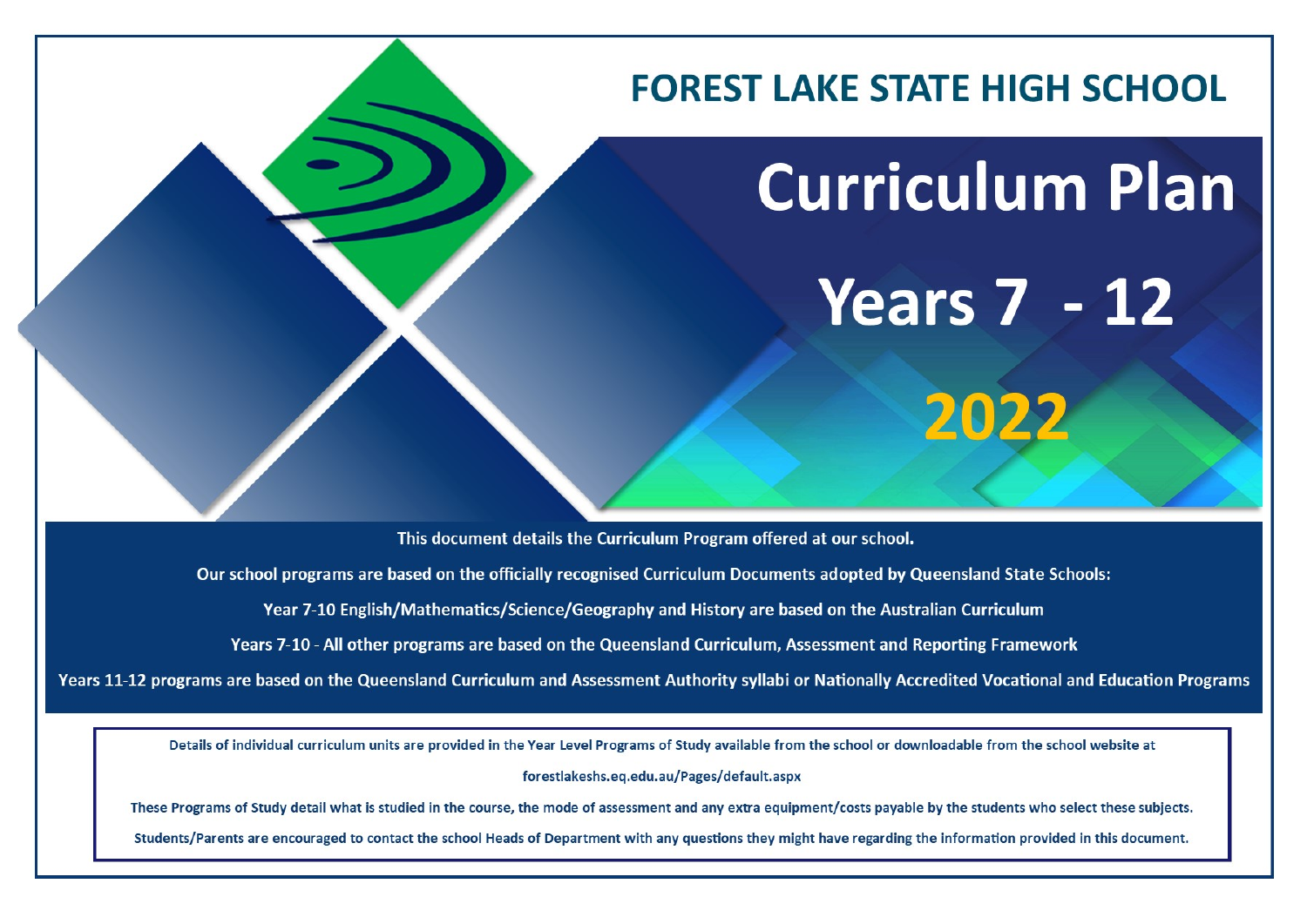## **Forest Lake State High School : Curriculum Plan**

## **Forest Lake State High School : Curriculum Plan**

| <b>ENGLISH</b>                         | Year <sub>7</sub>                                                                                           | Year <sub>8</sub>                                                                                  | Year <sub>9</sub>                                                                             | Year 10                                                                                                     | Year 11                                                                            |                                                                                    | Year 12                                                                            |                                                                                    |
|----------------------------------------|-------------------------------------------------------------------------------------------------------------|----------------------------------------------------------------------------------------------------|-----------------------------------------------------------------------------------------------|-------------------------------------------------------------------------------------------------------------|------------------------------------------------------------------------------------|------------------------------------------------------------------------------------|------------------------------------------------------------------------------------|------------------------------------------------------------------------------------|
|                                        |                                                                                                             |                                                                                                    |                                                                                               |                                                                                                             | General                                                                            | Applied                                                                            | General                                                                            | Applied                                                                            |
|                                        | English                                                                                                     | English                                                                                            | English                                                                                       | English                                                                                                     | English                                                                            | <b>Essential English</b>                                                           |                                                                                    | <b>Essential English</b>                                                           |
|                                        |                                                                                                             |                                                                                                    |                                                                                               |                                                                                                             |                                                                                    |                                                                                    | English                                                                            |                                                                                    |
| <b>Time Allocation</b>                 | 280 minutes per week                                                                                        | 210 minutes per week                                                                               | 210 minutes per week                                                                          | 210 minutes per week                                                                                        | 210 minutes per week                                                               | 210 minutes per week                                                               | 210 minutes per week                                                               | 210 minutes per week                                                               |
| <b>Topics of Study</b>                 | • Persuasion<br>• Narrative<br>• Novel Study<br>• Poetry                                                    | • Teens in the Media<br>• Novel Study<br>• Poetry2Go<br>• Film Study                               | • Persuasion<br>• Speculative Fiction<br>• Novel Study<br>• Play Study                        | • Poetry into Narrative<br>• Shakespeare-<br>Romeo and Juliet<br>• Novel Study<br>• Social media and<br>you | • Perspectives and Texts<br>• Texts and Culture                                    | • Language that works<br>• Texts and human<br>Experiences                          | • Textual Connections<br>• Close Study of Literary Text                            | • Language that influences<br>Representations and<br>popular culture texts         |
| <b>Assessment</b><br><b>Dimensions</b> | • Receptive mode:<br>Understanding<br><b>Skills</b><br>• Productive Mode:<br>Understanding<br><b>Skills</b> | Receptive mode:<br>Understanding<br><b>Skills</b><br>• Productive Mode:<br>Understanding<br>Skills | • Receptive mode:<br>Understanding<br>Skills<br>• Productive Mode:<br>Understanding<br>Skills | Receptive mode:<br>Understanding<br><b>Skills</b><br>• Productive Mode:<br>Understanding<br>Skills          | • Knowledge application<br>• Organisation and<br>development<br>• Textual features | • Knowledge Application<br>• Organisation and<br>Development<br>• Textual Features | • Knowledge application<br>• Organisation and<br>development<br>• Textual features | • Knowledge Application<br>• Organisation and<br>Development<br>• Textual Features |
|                                        |                                                                                                             |                                                                                                    |                                                                                               | <b>English Extension</b>                                                                                    | English as an<br><b>Additional Language</b>                                        | Literature (General)                                                               | English as an<br><b>Additional Language</b>                                        | Literature (General)                                                               |
| <b>Time Allocation</b>                 |                                                                                                             |                                                                                                    |                                                                                               | 210 minutes per week                                                                                        | 210 minutes per week                                                               | 210 minutes per week                                                               | 210 minutes per week                                                               | 210 minutes per week                                                               |
| <b>Topics of Study</b>                 |                                                                                                             |                                                                                                    |                                                                                               | • Poetry into Narrative<br>• Shakespeare-<br>Romeo and Juliet<br>• Novel Study<br>• Social media and<br>you | • Language, text and culture<br>• Perspectives in texts                            | • Introduction to Literary<br>Studies<br>• Intertextuality                         | • Issues, ideas and attitudes<br>• Close study of literary texts                   | • Literature and identity<br>• Independent explorations                            |
| <b>Assessment</b><br><b>Dimensions</b> |                                                                                                             |                                                                                                    |                                                                                               | • Receptive mode:<br><b>Understanding Skills</b><br>• Productive Mode:<br>Understanding<br>• Skills         | • Knowledge Application<br>• Organisation and<br>development<br>• Textual features | • Knowledge Application<br>• Organisation and<br>development<br>• Textual features | • Knowledge Application<br>• Organisation and<br>development<br>• Textual features | • Knowledge Application<br>• Organisation and<br>development<br>• Textual features |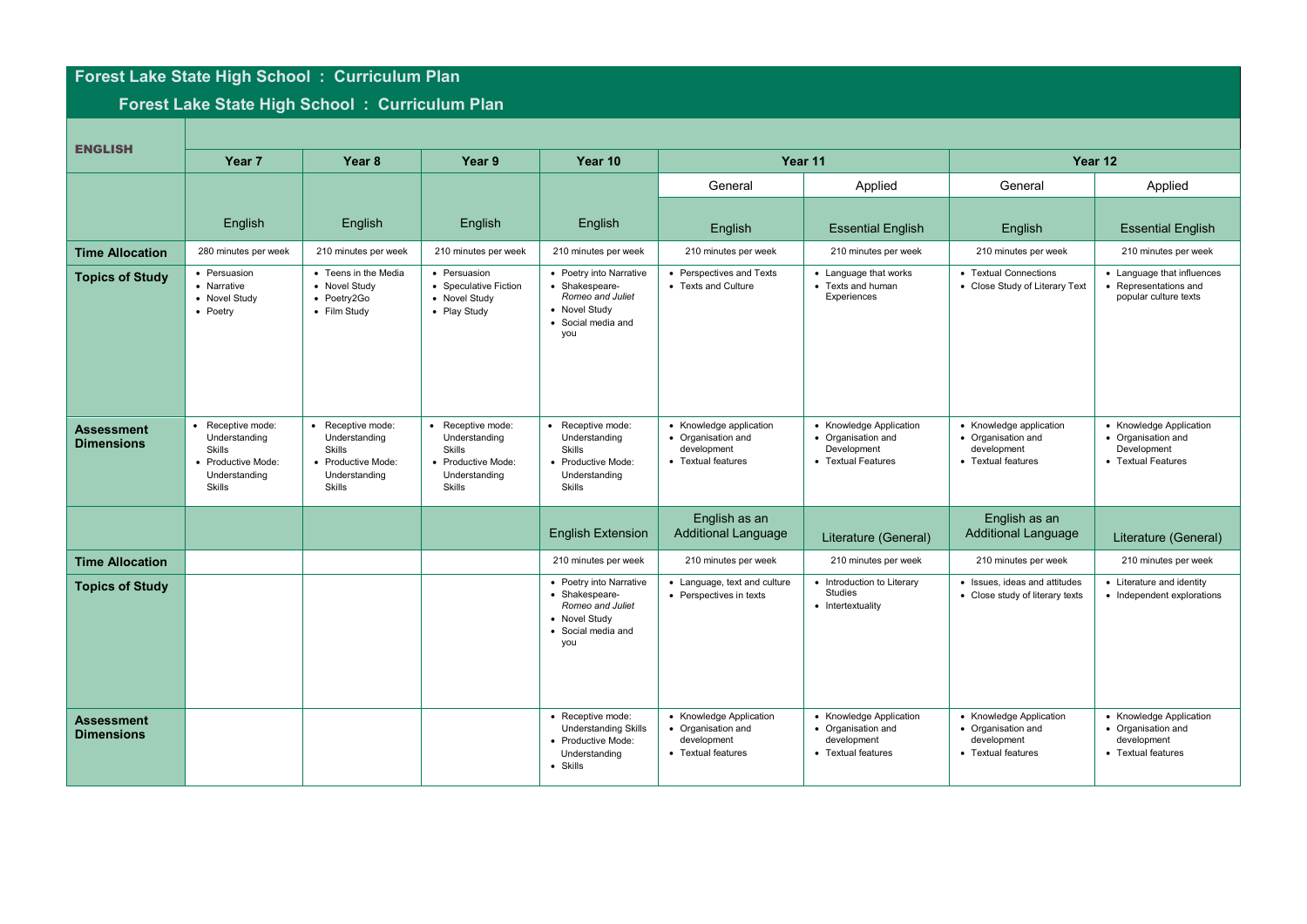|                                        | Forest Lake State High School: Curriculum Plan                                          |                                                                                           |                                                                                           |                                                                                                                                              |                                                                                                                                                                                                                                                                                                                                                                                                                                 |                                                                                                                                                                                                                                                                                                                                                                                                                                     |                                                                                                                                                                                                                                                                                                                                                                                                                                     |                                                                                                                                                                                                                                                                                                                                                                                                                                     |  |  |  |  |
|----------------------------------------|-----------------------------------------------------------------------------------------|-------------------------------------------------------------------------------------------|-------------------------------------------------------------------------------------------|----------------------------------------------------------------------------------------------------------------------------------------------|---------------------------------------------------------------------------------------------------------------------------------------------------------------------------------------------------------------------------------------------------------------------------------------------------------------------------------------------------------------------------------------------------------------------------------|-------------------------------------------------------------------------------------------------------------------------------------------------------------------------------------------------------------------------------------------------------------------------------------------------------------------------------------------------------------------------------------------------------------------------------------|-------------------------------------------------------------------------------------------------------------------------------------------------------------------------------------------------------------------------------------------------------------------------------------------------------------------------------------------------------------------------------------------------------------------------------------|-------------------------------------------------------------------------------------------------------------------------------------------------------------------------------------------------------------------------------------------------------------------------------------------------------------------------------------------------------------------------------------------------------------------------------------|--|--|--|--|
|                                        |                                                                                         |                                                                                           |                                                                                           |                                                                                                                                              |                                                                                                                                                                                                                                                                                                                                                                                                                                 |                                                                                                                                                                                                                                                                                                                                                                                                                                     |                                                                                                                                                                                                                                                                                                                                                                                                                                     |                                                                                                                                                                                                                                                                                                                                                                                                                                     |  |  |  |  |
| <b>MATHEMATICS</b>                     | Year <sub>7</sub>                                                                       | Year 8                                                                                    | Year 9                                                                                    | Year 10                                                                                                                                      |                                                                                                                                                                                                                                                                                                                                                                                                                                 | Year 11                                                                                                                                                                                                                                                                                                                                                                                                                             |                                                                                                                                                                                                                                                                                                                                                                                                                                     | Year 12                                                                                                                                                                                                                                                                                                                                                                                                                             |  |  |  |  |
|                                        |                                                                                         |                                                                                           |                                                                                           |                                                                                                                                              | General                                                                                                                                                                                                                                                                                                                                                                                                                         | Applied                                                                                                                                                                                                                                                                                                                                                                                                                             | General                                                                                                                                                                                                                                                                                                                                                                                                                             | Applied                                                                                                                                                                                                                                                                                                                                                                                                                             |  |  |  |  |
|                                        | <b>Mathematics</b>                                                                      | <b>Mathematics</b>                                                                        | <b>Mathematics</b>                                                                        | <b>Mathematics</b>                                                                                                                           | <b>General Mathematics</b>                                                                                                                                                                                                                                                                                                                                                                                                      | <b>Essential Mathematics</b>                                                                                                                                                                                                                                                                                                                                                                                                        | <b>General Mathematics</b>                                                                                                                                                                                                                                                                                                                                                                                                          | <b>Essential Mathematics</b>                                                                                                                                                                                                                                                                                                                                                                                                        |  |  |  |  |
| <b>Time Allocation</b>                 | 280 minutes per<br>week                                                                 | 210 minutes per<br>week                                                                   | 210 minutes per<br>week                                                                   | 210 minutes per<br>week                                                                                                                      | 210 minutes per week                                                                                                                                                                                                                                                                                                                                                                                                            | 210 minutes per week                                                                                                                                                                                                                                                                                                                                                                                                                | 210 minutes per week                                                                                                                                                                                                                                                                                                                                                                                                                | 210 minutes per week                                                                                                                                                                                                                                                                                                                                                                                                                |  |  |  |  |
| <b>Topics of Study</b>                 | • Number and<br>Algebra<br>Measurement<br>and Geometry<br>Statistics and<br>Probability | • Number and<br>Algebra<br>• Measurement<br>and Geometry<br>Statistics and<br>Probability | • Number and<br>Algebra<br>• Measurement<br>and Geometry<br>Statistics and<br>Probability | • Number and<br>Algebra<br>• Measurement<br>and Geometry<br>Statistics and<br>Probability                                                    | • Money, measurement and relations<br>• Applied trigonometry, algebra,<br>matrices and univariate data                                                                                                                                                                                                                                                                                                                          | • Number, data and graphs<br>• Money, travel and data                                                                                                                                                                                                                                                                                                                                                                               | • Bivariate data, sequences and<br>change, and Earth geometry<br>• Investing and networking                                                                                                                                                                                                                                                                                                                                         | • Measurement, scales and data<br>• Graphs, chance and loans                                                                                                                                                                                                                                                                                                                                                                        |  |  |  |  |
| <b>Assessment</b><br><b>Dimensions</b> | • Understanding<br>• Fluency<br>• Problem-solving<br>• Reasoning                        | • Understanding<br>• Fluency<br>• Problem-solving<br>• Reasoning                          | • Understanding<br>• Fluency<br>• Problem-solving<br>• Reasoning                          | • Understanding<br>• Fluency<br>• Problem-solving<br>• Reasoning<br>These are assessed<br>via the Senior<br>Syllabi Assessment<br>Objectives | • Select, recall and use facts, rules,<br>definitions and procedures<br>• Comprehend mathematical concepts<br>and techniques<br>Communicate using mathematical,<br>statistical and everyday language<br>and conventions<br>• Evaluate the reasonableness of<br>solutions<br>· Justify procedures and decisions by<br>explaining mathematical reasoning<br>Solve problems by applying<br>mathematical concepts and<br>techniques | · Select, recall and use facts, rules,<br>definitions and procedures<br>• Comprehend mathematical concepts<br>and techniques<br>• Communicate using mathematical,<br>statistical and everyday language<br>and conventions<br>• Evaluate the reasonableness of<br>solutions<br>• Justify procedures and decisions by<br>explaining mathematical reasoning<br>• Solve problems by applying<br>mathematical concepts and<br>techniques | Select, recall and use facts, rules,<br>definitions and procedures<br>Comprehend mathematical concepts<br>and techniques<br>• Communicate using mathematical,<br>statistical and everyday language<br>and conventions<br>Evaluate the reasonableness of<br>solutions<br>Justify procedures and decisions by<br>explaining mathematical reasoning<br>Solve problems by applying<br>mathematical concepts and<br>techniques           | • Select, recall and use facts, rules,<br>definitions and procedures<br>• Comprehend mathematical concepts<br>and techniques<br>• Communicate using mathematical,<br>statistical and everyday language<br>and conventions<br>• Evaluate the reasonableness of<br>solutions<br>· Justify procedures and decisions by<br>explaining mathematical reasoning<br>• Solve problems by applying<br>mathematical concepts and<br>techniques |  |  |  |  |
|                                        |                                                                                         |                                                                                           |                                                                                           | <b>Mathematics</b><br>Extension                                                                                                              | <b>Mathematical Methods</b>                                                                                                                                                                                                                                                                                                                                                                                                     |                                                                                                                                                                                                                                                                                                                                                                                                                                     | <b>Mathematical Methods</b>                                                                                                                                                                                                                                                                                                                                                                                                         | Applied                                                                                                                                                                                                                                                                                                                                                                                                                             |  |  |  |  |
| <b>Time Allocation</b>                 |                                                                                         |                                                                                           |                                                                                           | 210 minutes per<br>week                                                                                                                      | 210 minutes per week                                                                                                                                                                                                                                                                                                                                                                                                            |                                                                                                                                                                                                                                                                                                                                                                                                                                     | 210 minutes per week                                                                                                                                                                                                                                                                                                                                                                                                                |                                                                                                                                                                                                                                                                                                                                                                                                                                     |  |  |  |  |
| <b>Topics of Study</b>                 |                                                                                         |                                                                                           |                                                                                           | • Number and<br>Algebra<br>Measurement<br>and Geometry<br>Statistics and<br>Probability                                                      | • Algebra, statistics and functions<br>• Calculus and further functions                                                                                                                                                                                                                                                                                                                                                         |                                                                                                                                                                                                                                                                                                                                                                                                                                     | • Further calculus<br>• Further functions and statistics                                                                                                                                                                                                                                                                                                                                                                            |                                                                                                                                                                                                                                                                                                                                                                                                                                     |  |  |  |  |
| Assessment<br><b>Dimensions</b>        |                                                                                         |                                                                                           |                                                                                           | • Understanding<br>• Fluency<br>• Problem-solving<br>• Reasoning<br>These are assessed<br>via the Senior<br>Syllabi Assessment<br>Objectives | • Select, recall and use facts, rules,<br>definitions and procedures<br>• Comprehend mathematical concepts<br>and techniques<br>Communicate using mathematical,<br>statistical and everyday language<br>and conventions<br>Evaluate the reasonableness of<br>solutions<br>• Justify procedures and decisions by<br>explaining mathematical reasoning<br>Solve problems by applying<br>mathematical concepts and<br>techniques   |                                                                                                                                                                                                                                                                                                                                                                                                                                     | • Select, recall and use facts, rules,<br>definitions and procedures<br>• Comprehend mathematical concepts<br>and techniques<br>• Communicate using mathematical,<br>statistical and everyday language<br>and conventions<br>• Evaluate the reasonableness of<br>solutions<br>• Justify procedures and decisions by<br>explaining mathematical reasoning<br>• Solve problems by applying<br>mathematical concepts and<br>techniques |                                                                                                                                                                                                                                                                                                                                                                                                                                     |  |  |  |  |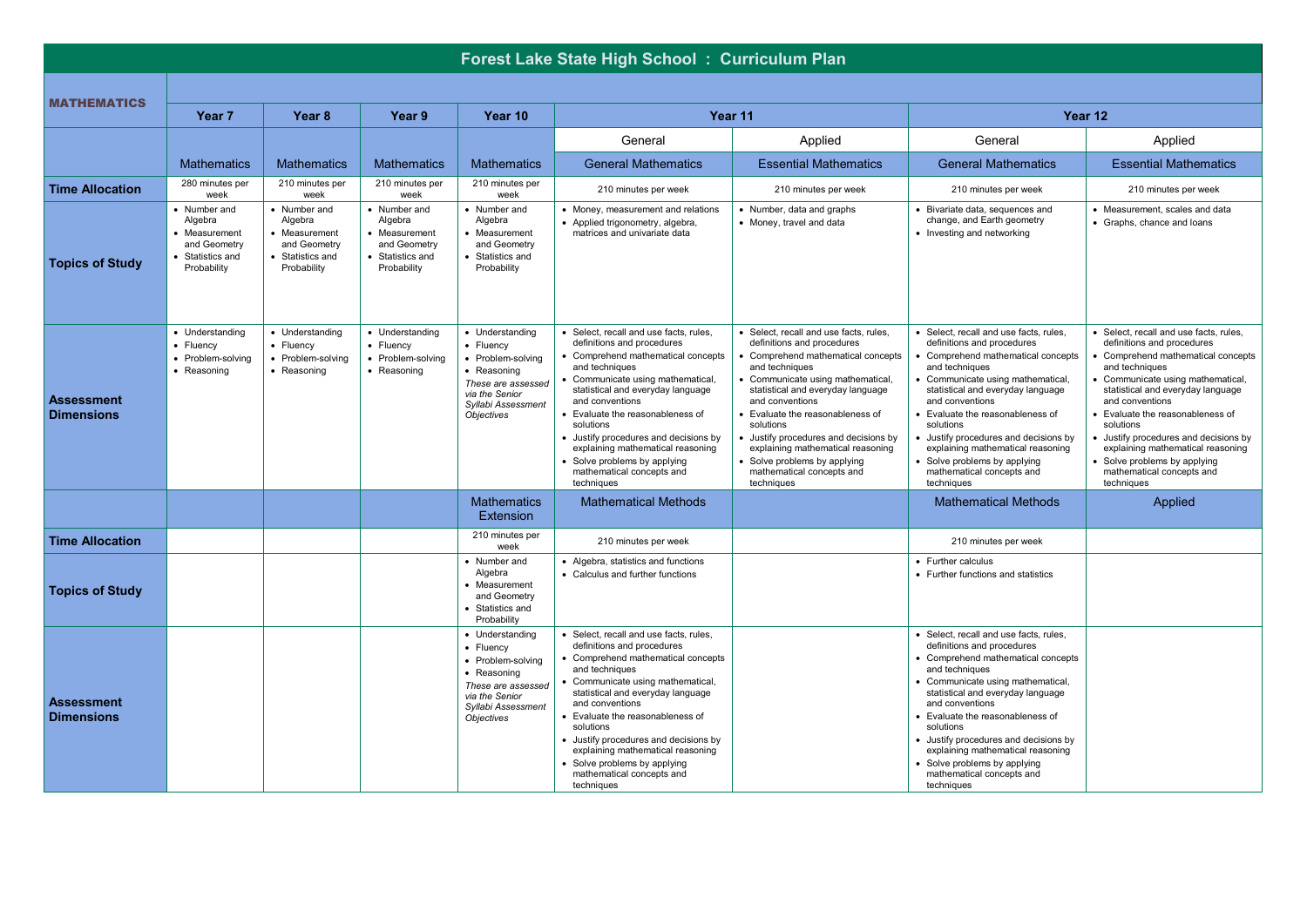|                                 |        |        |        |                                                                                                                                                     | <b>Forest Lake State High School: Curriculum Plan</b>                                                                                                                                                                                                                                                                                                                                                                               |         |                                                                                                                                                                                                                                                                                                                                                                                                                                     |         |
|---------------------------------|--------|--------|--------|-----------------------------------------------------------------------------------------------------------------------------------------------------|-------------------------------------------------------------------------------------------------------------------------------------------------------------------------------------------------------------------------------------------------------------------------------------------------------------------------------------------------------------------------------------------------------------------------------------|---------|-------------------------------------------------------------------------------------------------------------------------------------------------------------------------------------------------------------------------------------------------------------------------------------------------------------------------------------------------------------------------------------------------------------------------------------|---------|
| <b>MATHEMATICS</b>              |        |        |        |                                                                                                                                                     |                                                                                                                                                                                                                                                                                                                                                                                                                                     |         |                                                                                                                                                                                                                                                                                                                                                                                                                                     |         |
|                                 | Year 7 | Year 8 | Year 9 | Year 10                                                                                                                                             |                                                                                                                                                                                                                                                                                                                                                                                                                                     | Year 11 |                                                                                                                                                                                                                                                                                                                                                                                                                                     | Year 12 |
|                                 |        |        |        | <b>Essential</b>                                                                                                                                    | General                                                                                                                                                                                                                                                                                                                                                                                                                             | Applied | Authority                                                                                                                                                                                                                                                                                                                                                                                                                           | Applied |
|                                 |        |        |        | <b>Mathematics</b>                                                                                                                                  | <b>Specialist Mathematics</b>                                                                                                                                                                                                                                                                                                                                                                                                       |         | <b>Specialist Mathematics</b>                                                                                                                                                                                                                                                                                                                                                                                                       |         |
| <b>Time Allocation</b>          |        |        |        | 210 minutes per<br>week                                                                                                                             | 210 minutes per week                                                                                                                                                                                                                                                                                                                                                                                                                |         | 210 minutes per week                                                                                                                                                                                                                                                                                                                                                                                                                |         |
| <b>Topics of Study</b>          |        |        |        | • Number and<br>Algebra<br>• Measurement<br>and Geometry<br>• Statistics and<br>Probability                                                         | • Combinatorics, vectors and proof<br>• Complex numbers, trigonometry,<br>functions and matrices                                                                                                                                                                                                                                                                                                                                    |         | • Mathematical induction, and further<br>vectors, matrices and complex<br>numbers<br>• Further calculus and statistical<br>inference                                                                                                                                                                                                                                                                                                |         |
| Assessment<br><b>Dimensions</b> |        |        |        | • Understanding<br>• Fluency<br>• Problem-solving<br>• Reasoning<br>These are assessed<br>via the Senior Syllabi<br>Assessment<br><b>Obiectives</b> | • Select, recall and use facts, rules,<br>definitions and procedures<br>• Comprehend mathematical concepts<br>and techniques<br>• Communicate using mathematical,<br>statistical and everyday language<br>and conventions<br>• Evaluate the reasonableness of<br>solutions<br>• Justify procedures and decisions by<br>explaining mathematical reasoning<br>• Solve problems by applying<br>mathematical concepts and<br>techniques |         | • Select, recall and use facts, rules.<br>definitions and procedures<br>• Comprehend mathematical concepts<br>and techniques<br>• Communicate using mathematical,<br>statistical and everyday language<br>and conventions<br>• Evaluate the reasonableness of<br>solutions<br>• Justify procedures and decisions by<br>explaining mathematical reasoning<br>• Solve problems by applying<br>mathematical concepts and<br>techniques |         |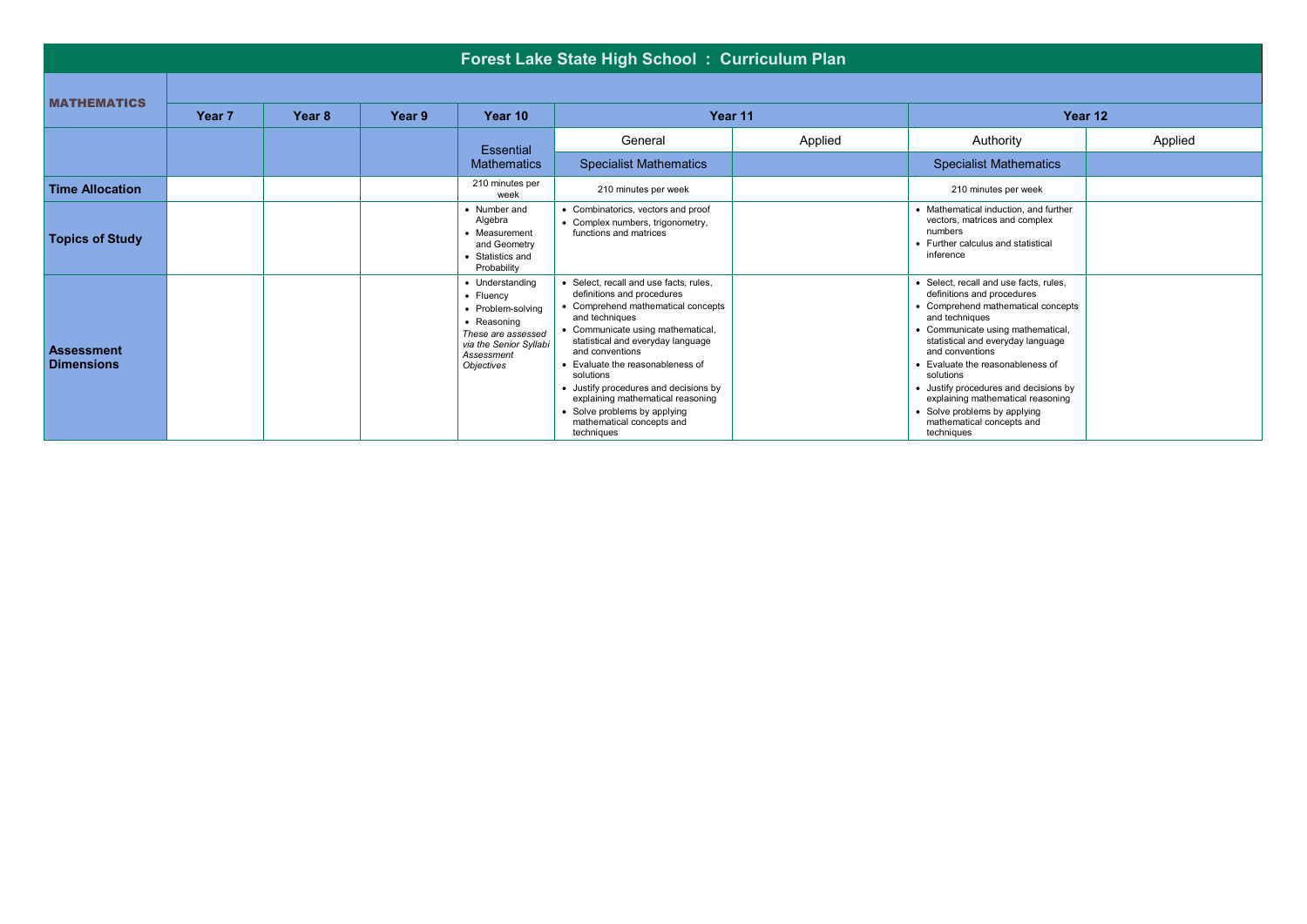| Forest Lake State High School: Curriculum Plan |                                                                                                |                                                                                                |                                                                                                             |                                                                                                                                           |                                                                                                                                                                                               |                                                                                                                                                                                                                  |                                                                                                                                                                                               |                                                                                                                                                                                                                      |  |  |
|------------------------------------------------|------------------------------------------------------------------------------------------------|------------------------------------------------------------------------------------------------|-------------------------------------------------------------------------------------------------------------|-------------------------------------------------------------------------------------------------------------------------------------------|-----------------------------------------------------------------------------------------------------------------------------------------------------------------------------------------------|------------------------------------------------------------------------------------------------------------------------------------------------------------------------------------------------------------------|-----------------------------------------------------------------------------------------------------------------------------------------------------------------------------------------------|----------------------------------------------------------------------------------------------------------------------------------------------------------------------------------------------------------------------|--|--|
|                                                |                                                                                                |                                                                                                |                                                                                                             |                                                                                                                                           |                                                                                                                                                                                               |                                                                                                                                                                                                                  |                                                                                                                                                                                               |                                                                                                                                                                                                                      |  |  |
| <b>SCIENCE</b>                                 | Year <sub>7</sub>                                                                              | Year 8                                                                                         | Year 9                                                                                                      | Year 10                                                                                                                                   |                                                                                                                                                                                               | Year 11                                                                                                                                                                                                          |                                                                                                                                                                                               | Year 12                                                                                                                                                                                                              |  |  |
|                                                |                                                                                                |                                                                                                |                                                                                                             |                                                                                                                                           | General                                                                                                                                                                                       | Applied                                                                                                                                                                                                          | General                                                                                                                                                                                       | Applied                                                                                                                                                                                                              |  |  |
|                                                | <b>Science</b>                                                                                 | <b>Science</b>                                                                                 | <b>Science</b>                                                                                              | <b>Science</b>                                                                                                                            | <b>Biology</b>                                                                                                                                                                                | <b>Science in Practice</b>                                                                                                                                                                                       | <b>Biology</b>                                                                                                                                                                                | <b>Science in Practice</b>                                                                                                                                                                                           |  |  |
| <b>Time Allocation</b>                         | 140 minutes per week                                                                           | 210 minutes per week                                                                           | 210 minutes per week                                                                                        | 210 minutes per week                                                                                                                      | 210 minutes per week                                                                                                                                                                          | 210 minutes per week                                                                                                                                                                                             | 210 minutes per week                                                                                                                                                                          | 210 minutes per week                                                                                                                                                                                                 |  |  |
| <b>Topics of Study</b>                         | • Classifying<br>Organisms<br>• Mixtures and<br>Substance<br>• Forces<br>• Heavenly bodies     | • States of Matter<br>• Energy around us<br>• Rocks in the Earth<br>• Cells to organism        | • Heat, Light and<br>Sound<br>• My Life in balance,<br>Food webs<br>• Chemical patterns<br>• Changing Earth | • Genetics and<br>Evolution<br>• Atoms and<br>Reactions<br>• Collisions<br>• Earth and Space                                              | Unit 1: Cells and multicellular<br>organisms<br>Unit 2: Maintaining the internal<br>environment                                                                                               | Becoming a scientist<br>• Food technology<br>• Disasters<br>• Sound science                                                                                                                                      | Unit 3: Biodiversity and the<br>interconnectedness of life<br>• Unit 4: Heredity and<br>continuity of life                                                                                    | • Forensic Investigations<br>$\bullet$ Energy<br>• Medicine and medical<br>technologies<br>• My scientific future                                                                                                    |  |  |
| <b>Assessment</b><br><b>Dimensions</b>         | • Science<br>Understanding<br>• Science as a Human<br>Endeavour<br>• Science Inquiry<br>Skills | • Science<br>Understanding<br>• Science as a Human<br>Endeavour<br>• Science Inquiry<br>Skills | • Science<br>Understanding<br>• Science as a Human<br>Endeavour<br>• Science Inquiry<br>Skills              | • Science<br>Understanding<br>• Science as a Human<br>Endeavour<br>• Science Inquiry<br>Skills                                            | • Describe and explain<br>• Apply understanding<br>• Analyse evidence<br>• Interpret evidence<br>• Investigate phenomenon<br>• Evaluate processes, claims<br>and conclusions<br>• Communicate | • Knowing and<br>Understanding<br>• Analysing and Applying<br>• Planning and Evaluating                                                                                                                          | • Describe and explain<br>• Apply understanding<br>• Analyse evidence<br>• Interpret evidence<br>• Investigate phenomenon<br>• Evaluate processes, claims<br>and conclusions<br>• Communicate | • Knowing and<br>Understanding<br>• Analysing and Applying<br>• Planning and Evaluating                                                                                                                              |  |  |
|                                                |                                                                                                |                                                                                                |                                                                                                             | Science<br>Extension                                                                                                                      | Chemistry                                                                                                                                                                                     | Psychology                                                                                                                                                                                                       | • Chemistry                                                                                                                                                                                   | Psychology                                                                                                                                                                                                           |  |  |
| <b>Time Allocation</b>                         |                                                                                                |                                                                                                |                                                                                                             | 210 minutes per week                                                                                                                      | 210 minutes per week                                                                                                                                                                          | 210 minutes per week                                                                                                                                                                                             | 210 minutes per week                                                                                                                                                                          | 210 minutes per week                                                                                                                                                                                                 |  |  |
| <b>Topics of Study</b>                         |                                                                                                |                                                                                                |                                                                                                             | • Genetics and<br>Evolution<br>• Atoms and<br>Reactions<br>• Collisions<br>• Earth and Space                                              | Unit 1: Chemical fundamentals<br>- structure, properties and<br>reactions<br>Unit 2: Molecular interactions<br>and reaction                                                                   | Unit 1: Individual Development<br>Unit 2: Individual Behaviour                                                                                                                                                   | Unit 3: Equilibrium, acids and<br>redox reactions<br>• Unit 4: Structure, synthesis<br>and design                                                                                             | Unit 3: Individual thinking<br>· Unit 4: The influence of<br>others                                                                                                                                                  |  |  |
| <b>Assessment</b><br><b>Dimensions</b>         |                                                                                                |                                                                                                |                                                                                                             | • Science<br>Understanding<br>• Science as a Human<br>Endeavour*<br>• Science Inquiry<br>Skills<br>*Contextual Element<br>(not summative) | • Describe and explain<br>• Apply understanding<br>• Analyse evidence<br>• Interpret evidence<br>• Investigate phenomenon<br>• Evaluate processes, claims<br>and conclusions<br>• Communicate | Describe and explain<br>Research and planning<br>Analysis of evidence<br>$\bullet$<br>Analysis and interpretation<br>$\bullet$<br>Interpretation and<br>evaluation<br>Conclusion and evaluation<br>Communication | • Describe and explain<br>• Apply understanding<br>• Analyse evidence<br>• Interpret evidence<br>• Investigate phenomenon<br>• Evaluate processes, claims<br>and conclusions<br>• Communicate | Describe and explain<br>Research and planning<br>Analysis of evidence<br>$\bullet$<br>• Analysis and interpretation<br>Interpretation and<br>evaluation<br>Conclusion and evaluation<br>$\bullet$<br>• Communication |  |  |
|                                                |                                                                                                |                                                                                                |                                                                                                             |                                                                                                                                           | <b>Physics</b>                                                                                                                                                                                |                                                                                                                                                                                                                  | <b>Physics</b>                                                                                                                                                                                |                                                                                                                                                                                                                      |  |  |
| <b>Time Allocation</b>                         |                                                                                                |                                                                                                |                                                                                                             |                                                                                                                                           | 210 minutes per week                                                                                                                                                                          |                                                                                                                                                                                                                  | 210 minutes per week                                                                                                                                                                          |                                                                                                                                                                                                                      |  |  |
| <b>Topics of Study</b>                         |                                                                                                |                                                                                                |                                                                                                             |                                                                                                                                           | Unit 1: Thermal, nuclear and<br>electrical physics<br>Unit 2: Linear motion and<br>waves                                                                                                      |                                                                                                                                                                                                                  | Unit 3: Gravity and<br>electromagnetism<br>Unit 4: Revolutions in modern<br>physics                                                                                                           |                                                                                                                                                                                                                      |  |  |
| <b>Assessment</b><br><b>Dimensions</b>         |                                                                                                |                                                                                                |                                                                                                             |                                                                                                                                           | • Describe and explain<br>• Apply understanding<br>• Analyse evidence<br>• Interpret evidence<br>• Investigate phenomenon<br>• Evaluate processes, claims<br>and conclusions<br>• Communicate |                                                                                                                                                                                                                  | • Describe and explain<br>• Apply understanding<br>• Analyse evidence<br>• Interpret evidence<br>• Investigate phenomenon<br>• Evaluate processes, claims<br>and conclusions<br>• Communicate |                                                                                                                                                                                                                      |  |  |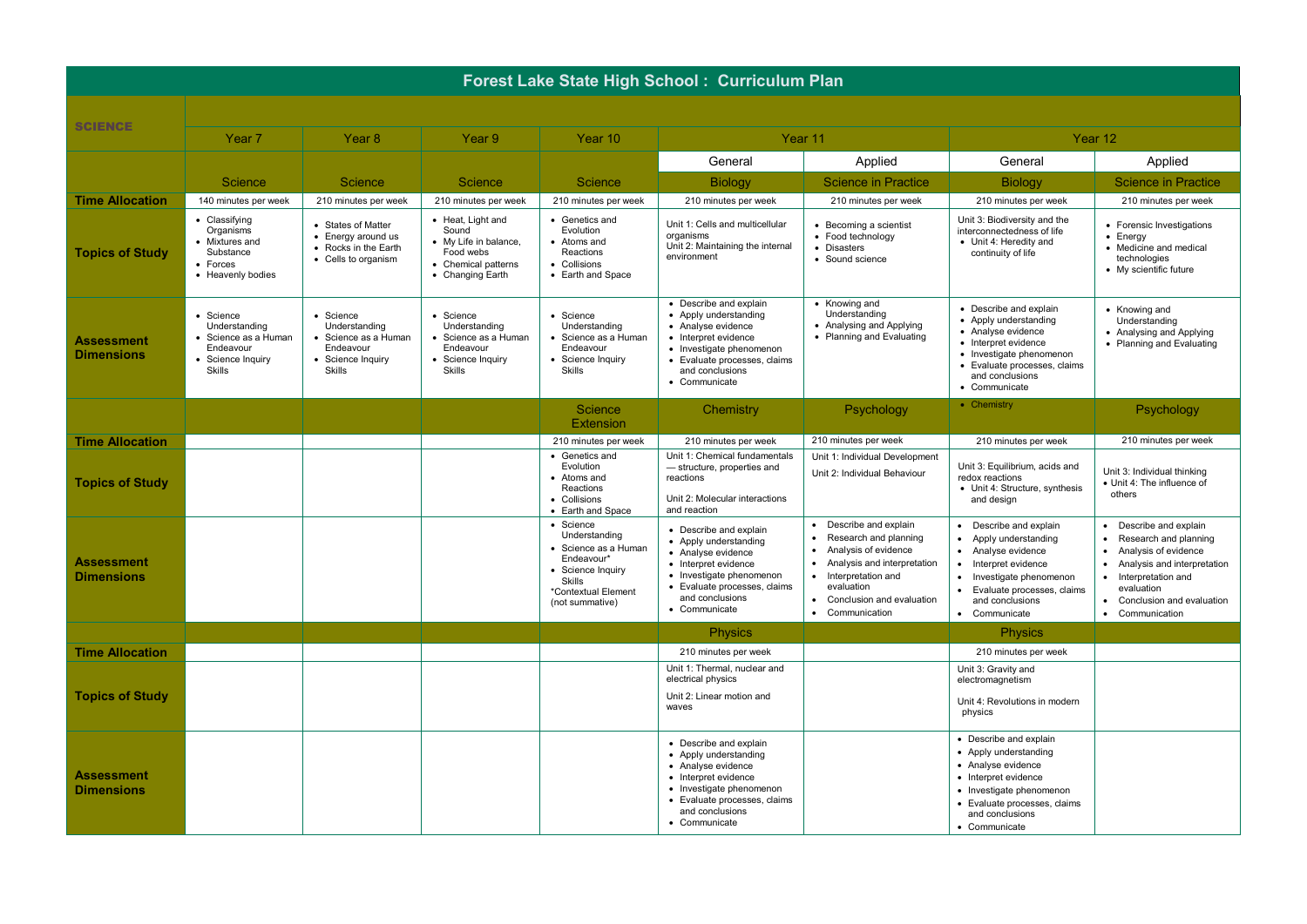|                                        | Forest Lake State High School: Curriculum Plan                                                                                        |                                                                                                                            |                                                                                                                            |                                                                                                                            |                                                                                                                                                         |                                                                                                                          |                                                                                                                                  |                                                                                                          |  |  |  |
|----------------------------------------|---------------------------------------------------------------------------------------------------------------------------------------|----------------------------------------------------------------------------------------------------------------------------|----------------------------------------------------------------------------------------------------------------------------|----------------------------------------------------------------------------------------------------------------------------|---------------------------------------------------------------------------------------------------------------------------------------------------------|--------------------------------------------------------------------------------------------------------------------------|----------------------------------------------------------------------------------------------------------------------------------|----------------------------------------------------------------------------------------------------------|--|--|--|
| <b>HUMANITIES</b>                      |                                                                                                                                       |                                                                                                                            |                                                                                                                            |                                                                                                                            |                                                                                                                                                         |                                                                                                                          |                                                                                                                                  |                                                                                                          |  |  |  |
| and SOCIAL<br><b>SCIENCE</b>           | <b>Year 7</b>                                                                                                                         | Year 8                                                                                                                     | <b>Year</b> 9                                                                                                              | Year 10                                                                                                                    | Year 11                                                                                                                                                 |                                                                                                                          | Year 12                                                                                                                          |                                                                                                          |  |  |  |
|                                        |                                                                                                                                       |                                                                                                                            |                                                                                                                            |                                                                                                                            | General                                                                                                                                                 | Applied                                                                                                                  | General                                                                                                                          | Applied                                                                                                  |  |  |  |
|                                        | Geography                                                                                                                             | Geography                                                                                                                  | Geography                                                                                                                  | Geography                                                                                                                  | Geography                                                                                                                                               | <b>Social and Community</b><br><b>Studies</b>                                                                            | Geography                                                                                                                        | <b>Social and Community</b><br><b>Studies</b>                                                            |  |  |  |
| <b>Time Allocation</b>                 | 140 minutes per week /<br>one semester                                                                                                | 140 minutes per week /<br>one semester                                                                                     | 140 minutes per week /<br>one semester                                                                                     | 210 minutes per week /<br>one semester                                                                                     | 210 minutes per week                                                                                                                                    | 210 minutes per week                                                                                                     | 210 minutes per week                                                                                                             | 210 minutes per week                                                                                     |  |  |  |
| <b>Topics of Study</b>                 | • Water in the World<br>• Places and<br>Liveability                                                                                   | • Landforms and<br>Landscapes<br>• Changing Nations                                                                        | • Biomes and Food<br>Security<br>• Geographies of<br>Interconnections                                                      | • Environmental<br>Change and<br>Management<br>• Geographies of<br>Wellbeing                                               | Unit 1: Responding to risk and<br>vulnerability in hazard zones<br>Unit 2: Planning sustainable<br>places                                               | • Legally it could be you<br>• Health. Food and Nutrition<br>• Science and Technology<br>• The Arts and the<br>Community | • Unit 3: Responding to land<br>cover transformations<br>• Unit 4: Managing<br>population change                                 | • Into Relationships<br>• The World of Work<br>• Money Management<br>• Australia's Place in the<br>World |  |  |  |
| <b>Assessment</b><br><b>Dimensions</b> | • Knowledge and<br>Understanding<br>• Questioning and<br>Researching<br>• Analysing and<br>Interpreting<br>• Communicating            | • Knowledge and<br>Understanding<br>• Questioning and<br>Researching<br>• Analysing and<br>Interpreting<br>• Communicating | • Knowledge and<br>Understanding<br>• Questioning and<br>Researching<br>• Analysing and<br>Interpreting<br>• Communicating | • Knowledge and<br>Understanding<br>• Questioning and<br>Researching<br>• Analysing and<br>Interpreting<br>• Communicating | Explaining<br>Comprehending<br>• Analysing<br>• Applying<br>Synthesising<br>$\bullet$<br>• Communicating                                                | • Knowing and<br>Understanding<br>• Applying and Examining<br>• Producing and Evaluating                                 | • Explaining<br>• Comprehending<br>• Analysing<br>• Applying<br>• Synthesising<br>• Communicating                                | • Knowing and<br>Understanding<br>• Applying and Examining<br>• Producing and Evaluating                 |  |  |  |
|                                        | History                                                                                                                               | History                                                                                                                    | <b>History</b>                                                                                                             | <b>History</b>                                                                                                             | <b>Ancient History</b>                                                                                                                                  |                                                                                                                          | <b>Ancient History</b>                                                                                                           |                                                                                                          |  |  |  |
| <b>Time Allocation</b>                 | 140 minutes per week /<br>one semester                                                                                                | 140 minutes per week /<br>one semester                                                                                     | 140 minutes per week /<br>one semester                                                                                     | 210 minutes per week /<br>one semester                                                                                     | 210 minutes per week                                                                                                                                    |                                                                                                                          | 210 minutes per week                                                                                                             |                                                                                                          |  |  |  |
| <b>Topics of Study</b>                 | The Ancient World<br>• Investigating the<br>Past<br>• Ancient China                                                                   | The Ancient to the<br>Modern World<br>• Medieval Europe<br>• Aztecs and the<br>Spanish Conquest                            | The Making of the<br>Modern World<br>• Making a Nation<br>• World War One                                                  | The Modern World and<br>Australia<br>• Popular Culture<br>• World War Two                                                  | Unit 1: Investigating the<br>Ancient World<br>Unit 2: Personalities in their<br>Times                                                                   |                                                                                                                          | • Unit 3: Reconstructing the<br>Past<br>• Unit 4: People, Power and<br>Authority                                                 |                                                                                                          |  |  |  |
| Assessment<br><b>Dimensions</b>        | • Historical Knowledge<br>and Understanding<br>• Questioning and<br>Researching<br>• Analysing and<br>Interpreting<br>• Communicating | • Knowledge and<br>Understanding<br>• Questioning and<br>Researching<br>• Analysing and<br>Interpreting<br>• Communicating | • Knowledge and<br>Understanding<br>• Questioning and<br>Researching<br>• Analysing and<br>Interpreting<br>• Communicating | • Knowledge and<br>Understanding<br>• Questioning and<br>Researching<br>• Analysing and<br>Interpreting<br>• Communicating | Comprehending<br>Devising and conducting<br>٠<br>• Analysing<br>Synthesising<br>$\bullet$<br>Evaluating<br>$\bullet$<br>• Creating and<br>communicating |                                                                                                                          | • Comprehending<br>• Devising and conducting<br>• Analysing<br>• Synthesising<br>• Evaluating<br>• Creating and<br>communicating |                                                                                                          |  |  |  |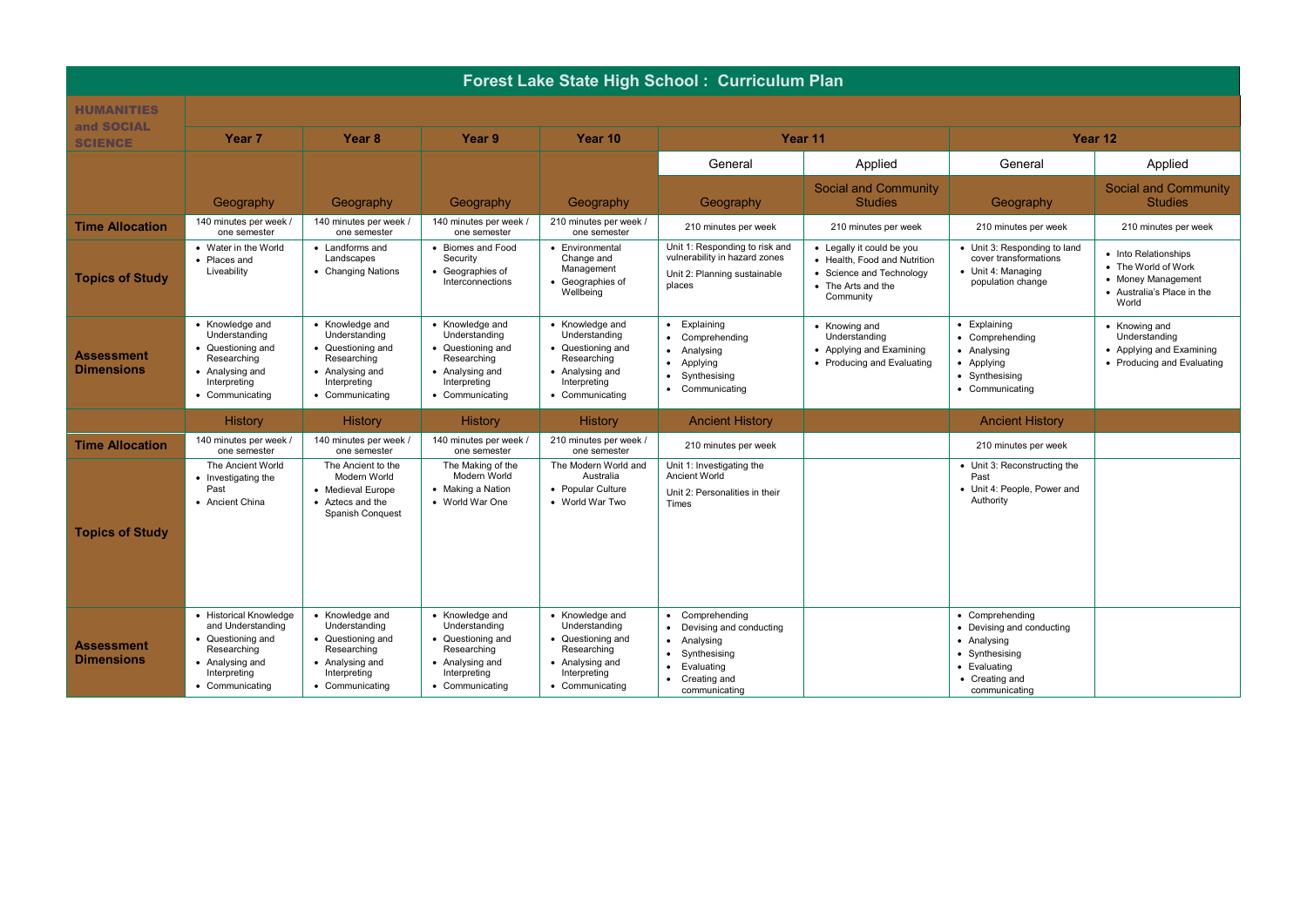|                                        | Forest Lake State High School: Curriculum Plan |        |        |         |                                                                                                                                                                            |                                                                                                                                                   |                                                                                                                                  |                                                                                                                                    |  |  |  |
|----------------------------------------|------------------------------------------------|--------|--------|---------|----------------------------------------------------------------------------------------------------------------------------------------------------------------------------|---------------------------------------------------------------------------------------------------------------------------------------------------|----------------------------------------------------------------------------------------------------------------------------------|------------------------------------------------------------------------------------------------------------------------------------|--|--|--|
| <b>HUMANITIES</b>                      |                                                |        |        |         |                                                                                                                                                                            |                                                                                                                                                   |                                                                                                                                  |                                                                                                                                    |  |  |  |
| and SOCIAL<br><b>SCIENCE</b>           | Year <sub>7</sub>                              | Year 8 | Year 9 | Year 10 | Year 11                                                                                                                                                                    |                                                                                                                                                   | Year 12                                                                                                                          |                                                                                                                                    |  |  |  |
|                                        |                                                |        |        |         | General                                                                                                                                                                    | Applied                                                                                                                                           | General                                                                                                                          | Applied                                                                                                                            |  |  |  |
|                                        |                                                |        |        |         | <b>Modern History</b>                                                                                                                                                      | <b>Tourism</b>                                                                                                                                    | <b>Modern History</b>                                                                                                            | <b>Tourism</b>                                                                                                                     |  |  |  |
| <b>Time Allocation</b>                 |                                                |        |        |         | 210 minutes per week                                                                                                                                                       | 210 minutes per week                                                                                                                              | 210 minutes per week                                                                                                             | 210 minutes per week                                                                                                               |  |  |  |
| <b>Topics of Study</b>                 |                                                |        |        |         | Unit 1: Ideas in the Modern<br>World<br>Unit 2: Movements in the<br>Modern World                                                                                           | • Introduction to Tourism<br>• Tailoring the Travel<br>Experience<br>• Australian Tourist<br>Destinations<br>• Tourism in Developing<br>Countries | • Unit 3: National experiences<br>in the Modern World<br>• Unit 4: International<br>experiences in the Modern<br>World           | • The Changing Nature of<br>Tourism<br>• Tourism and the Natural<br>Environment<br>• Overseas Destinations<br>• Travel on a Budget |  |  |  |
| <b>Assessment</b><br><b>Dimensions</b> |                                                |        |        |         | Comprehending<br>$\bullet$<br>Devising and conducting<br>• Analysing<br>Synthesising<br>$\bullet$<br>Evaluating<br>$\bullet$<br>Creating and<br>$\bullet$<br>communicating | • Knowing and<br>Understanding<br>• Analysing and Applying<br>• Planning and Evaluating                                                           | • Comprehending<br>• Devising and conducting<br>• Analysing<br>• Synthesising<br>• Evaluating<br>• Creating and<br>communicating | • Knowing and<br>Understanding<br>• Analysing and Applying<br>• Planning and Evaluating                                            |  |  |  |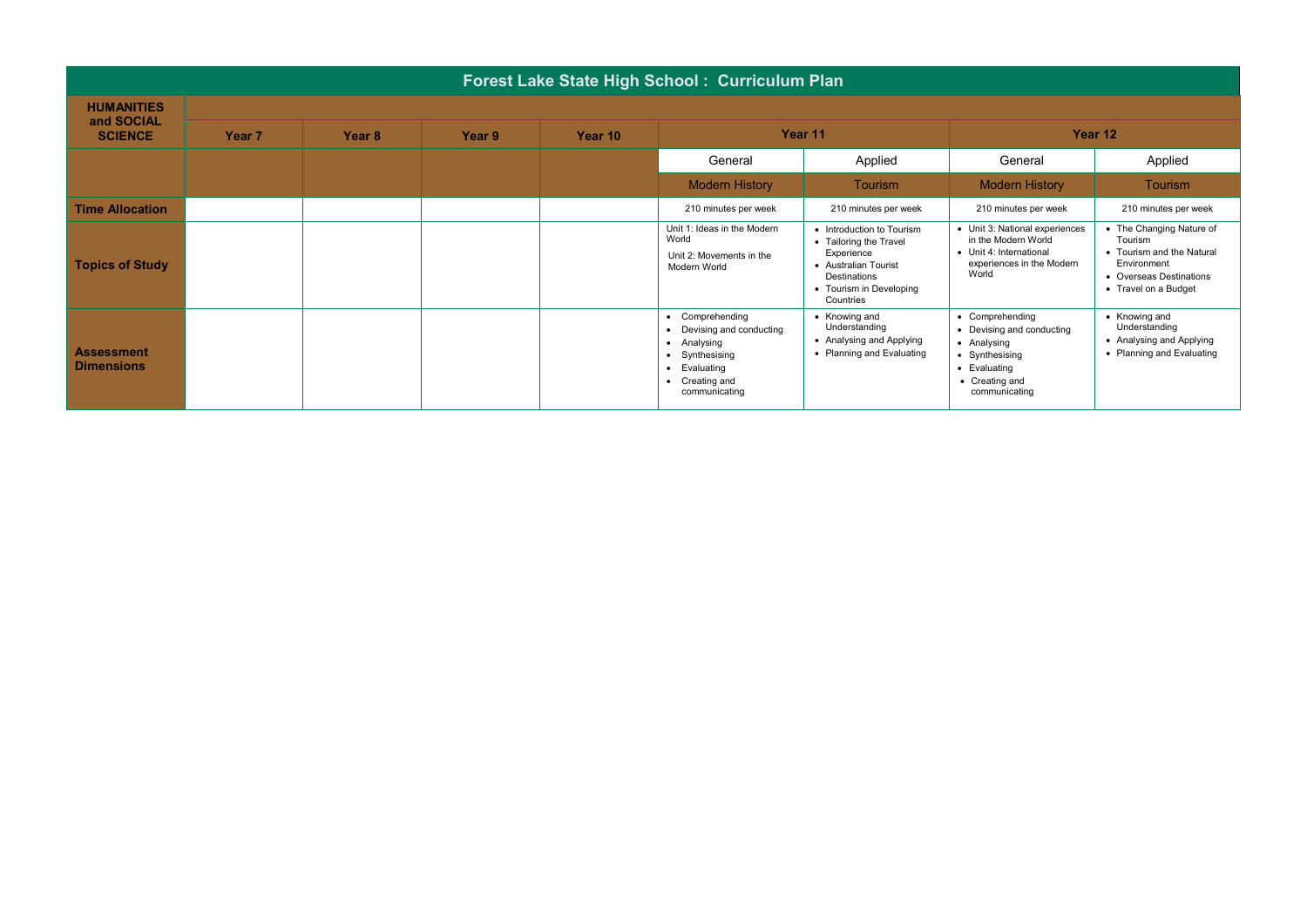| Forest Lake State High School: Curriculum Plan |                                                                                                                                                                                                                                    |                                                                                                                                                                                                                                                                                                      |                                                                                                                                                                                                                                                   |                                                                                                                                                                                                                                                                                                         |                                                                                                                                                                                                |                                                                                                                                                                                                                                                                                                                                                                                                                                                                                             |                                                                                                                                                                                                |                                                                                                                                                             |  |  |
|------------------------------------------------|------------------------------------------------------------------------------------------------------------------------------------------------------------------------------------------------------------------------------------|------------------------------------------------------------------------------------------------------------------------------------------------------------------------------------------------------------------------------------------------------------------------------------------------------|---------------------------------------------------------------------------------------------------------------------------------------------------------------------------------------------------------------------------------------------------|---------------------------------------------------------------------------------------------------------------------------------------------------------------------------------------------------------------------------------------------------------------------------------------------------------|------------------------------------------------------------------------------------------------------------------------------------------------------------------------------------------------|---------------------------------------------------------------------------------------------------------------------------------------------------------------------------------------------------------------------------------------------------------------------------------------------------------------------------------------------------------------------------------------------------------------------------------------------------------------------------------------------|------------------------------------------------------------------------------------------------------------------------------------------------------------------------------------------------|-------------------------------------------------------------------------------------------------------------------------------------------------------------|--|--|
| <b>HEALTH AND</b>                              |                                                                                                                                                                                                                                    |                                                                                                                                                                                                                                                                                                      |                                                                                                                                                                                                                                                   |                                                                                                                                                                                                                                                                                                         |                                                                                                                                                                                                |                                                                                                                                                                                                                                                                                                                                                                                                                                                                                             |                                                                                                                                                                                                |                                                                                                                                                             |  |  |
| <b>PHYSICAL</b><br><b>EDUCATION</b>            | Year <sub>7</sub>                                                                                                                                                                                                                  | Year 8                                                                                                                                                                                                                                                                                               | Year 9                                                                                                                                                                                                                                            | Year 10                                                                                                                                                                                                                                                                                                 | Year 11                                                                                                                                                                                        |                                                                                                                                                                                                                                                                                                                                                                                                                                                                                             | Year 12                                                                                                                                                                                        |                                                                                                                                                             |  |  |
|                                                | Health and                                                                                                                                                                                                                         | Health and                                                                                                                                                                                                                                                                                           | Health and                                                                                                                                                                                                                                        | Health and                                                                                                                                                                                                                                                                                              | General                                                                                                                                                                                        | Applied / VET                                                                                                                                                                                                                                                                                                                                                                                                                                                                               | General                                                                                                                                                                                        | Applied / VET                                                                                                                                               |  |  |
|                                                | <b>Physical Education</b>                                                                                                                                                                                                          | <b>Physical Education</b>                                                                                                                                                                                                                                                                            | <b>Physical Education</b>                                                                                                                                                                                                                         | <b>Physical Education</b>                                                                                                                                                                                                                                                                               | Health                                                                                                                                                                                         | Sport & Recreation                                                                                                                                                                                                                                                                                                                                                                                                                                                                          | Health                                                                                                                                                                                         | Sport & Recreation                                                                                                                                          |  |  |
| <b>Time Allocation</b>                         | 140 minutes per week                                                                                                                                                                                                               | 140 minutes per week                                                                                                                                                                                                                                                                                 | 140 minutes per week                                                                                                                                                                                                                              | 210 minutes per week                                                                                                                                                                                                                                                                                    | 210 minutes per week                                                                                                                                                                           | 210 minutes per week                                                                                                                                                                                                                                                                                                                                                                                                                                                                        | 210 minutes per week                                                                                                                                                                           | 210 minutes per week                                                                                                                                        |  |  |
| <b>Topics of Study</b>                         | · Human<br>Relationships<br>Nutrition<br>Drugs - Legal<br>• Generations<br>The Movement and<br><b>Physical Activity</b><br>Contexts include:<br>Modified Games.<br>Athletics, Invasion<br>Games, Striking Games,<br>Net/Wall Games | • Fitness for Life<br>• Making the right<br>decisions<br>$\bullet$ Food for Thought -<br><b>Nutrition Studies</b><br>$\bullet$ Human<br>Relationships<br>The Movement and<br><b>Physical Activity</b><br>Contexts include:<br>Fitness, Athletics.<br>Net/Wall Games, Target<br>Games, Striking Games | • Active Aussies<br>• Risk Taking<br>• Sustainable Health<br>• Respectful<br>Relationships<br>The Movement and<br><b>Physical Activity</b><br>Contexts include:<br>Modified Games.<br>Net/Wall Games,<br>Invasion Games,<br><b>Striking Games</b> | • Exercise Physiology<br>• Ethics in Sport<br>• Skill Acquisition<br>• Biomechanics in<br>Sport<br>The Movement and<br><b>Physical Activity</b><br>Contexts include:<br>Invasion Games,<br>Badminton, Netball.<br>Softball                                                                              | Unit 1: Personal Health -<br>Resilience<br>Unit 2: Peers and family $-$<br>Alcohol                                                                                                             | Recreation and the Fitness<br>Industry<br>Coaching your team<br><b>Strength and Conditioning</b><br>The Movement and<br><b>Physical Activity Contexts</b><br>include: Touch, Golf,<br>Strength and Conditioning,<br>Basketball, Netball                                                                                                                                                                                                                                                     | Unit 3: Community as a<br>resource for healthy living -<br>Homelessness<br>Unit 4: Respectful<br>Relationships in the post<br>schooling transition                                             | • Sports Officiating and<br>Athletics<br>• Strength and Conditioning<br>in the Community<br>• Event Management<br>• Promoting Lifelong Physical<br>Activity |  |  |
| <b>Assessment</b><br><b>Dimensions</b>         | • Investigating<br>Performance and<br>practical application                                                                                                                                                                        | • Investigating<br>• Performance and<br>practical application                                                                                                                                                                                                                                        | • Investigating<br>• Performance and<br>practical application                                                                                                                                                                                     | • Investigating<br>• Performance and<br>practical application                                                                                                                                                                                                                                           | • Recognising and<br>comprehending<br>• Analysing, interpreting,<br>critiquing and organising<br>• Investigating, synthesising,<br>developing, evaluating and<br>reflecting<br>• Communicating | • Acquiring<br>Applying<br>Evaluating                                                                                                                                                                                                                                                                                                                                                                                                                                                       | • Recognising and<br>comprehending<br>• Analysing, interpreting,<br>critiquing and organising<br>• Investigating, synthesising,<br>developing, evaluating and<br>reflecting<br>• Communicating | • Acquiring<br>• Applying<br>• Evaluating                                                                                                                   |  |  |
|                                                |                                                                                                                                                                                                                                    |                                                                                                                                                                                                                                                                                                      |                                                                                                                                                                                                                                                   | Girls' Sport                                                                                                                                                                                                                                                                                            |                                                                                                                                                                                                |                                                                                                                                                                                                                                                                                                                                                                                                                                                                                             |                                                                                                                                                                                                |                                                                                                                                                             |  |  |
|                                                |                                                                                                                                                                                                                                    |                                                                                                                                                                                                                                                                                                      | Girls' Sport<br>Specialisation                                                                                                                                                                                                                    | Specialisation/<br><b>Rugby League</b>                                                                                                                                                                                                                                                                  | <b>Physical Education</b>                                                                                                                                                                      | <b>Certificate III in Fitness</b>                                                                                                                                                                                                                                                                                                                                                                                                                                                           | <b>Physical Education</b>                                                                                                                                                                      |                                                                                                                                                             |  |  |
| <b>Time Allocation</b>                         |                                                                                                                                                                                                                                    |                                                                                                                                                                                                                                                                                                      | 210 minutes per week                                                                                                                                                                                                                              | 210 minutes per week                                                                                                                                                                                                                                                                                    | 210 minutes per week                                                                                                                                                                           | 210 minutes per week                                                                                                                                                                                                                                                                                                                                                                                                                                                                        | 210 minutes per week                                                                                                                                                                           |                                                                                                                                                             |  |  |
| <b>Topics of Study</b>                         |                                                                                                                                                                                                                                    |                                                                                                                                                                                                                                                                                                      | • Exercise Physiology<br>• Anatomy<br>• Ethics in Sport<br>• Sport Psychology<br>• The Movement and<br><b>Physical Activity</b><br>Contexts include:<br>Netball                                                                                   | • Officiating games or<br>competitions<br>• Coaching beginner<br>participants to<br>develop fundamental<br>skills<br>• Communication and<br>customer service in<br>sport<br>• Critical and creative<br>thinking<br>• Facilitating groups<br>• Using social media<br>tools for participant<br>engagement | Unit 1: Motor Learning,<br><b>Biomechanics and Functional</b><br>Anatomy, Badminton and<br>Volleyball<br>Unit 2: Sports Psychology and<br>Equity, Netball and Invasion<br>Games                | • Provide health screening<br>and fitness orientation<br>Recognise and apply<br>exercise considerations for<br>specific populations<br>• Instruct fitness programs<br>• Incorporate anatomy and<br>physiology principles into<br>fitness programming<br>• Provide healthy eating<br>information<br>• Instruct exercise to older<br>clients<br>• Provide quality service<br>• Maintain equipment for<br>activities<br>• Work effectively in sport,<br>fitness and recreation<br>environments | Unit 3: Tactical awareness,<br>ethics and integrity and<br>physical activity, Badminton<br>Unit 4: Energy, fitness and<br>training and physical activity,<br>Netball                           |                                                                                                                                                             |  |  |
| <b>Assessment</b><br><b>Dimensions</b>         |                                                                                                                                                                                                                                    |                                                                                                                                                                                                                                                                                                      | • Investigating<br>• Performance and<br>practical application                                                                                                                                                                                     | • Competent/Not<br>Competent<br>• Practical<br>Performances                                                                                                                                                                                                                                             | • Explaining<br>• Demonstrating and<br>applying<br>• Analysing<br>• Evaluating and justifying<br>• Communicating                                                                               |                                                                                                                                                                                                                                                                                                                                                                                                                                                                                             | • Explaining<br>• Demonstrating and<br>applying<br>• Analysing<br>• Evaluating and justifying<br>• Communicating                                                                               |                                                                                                                                                             |  |  |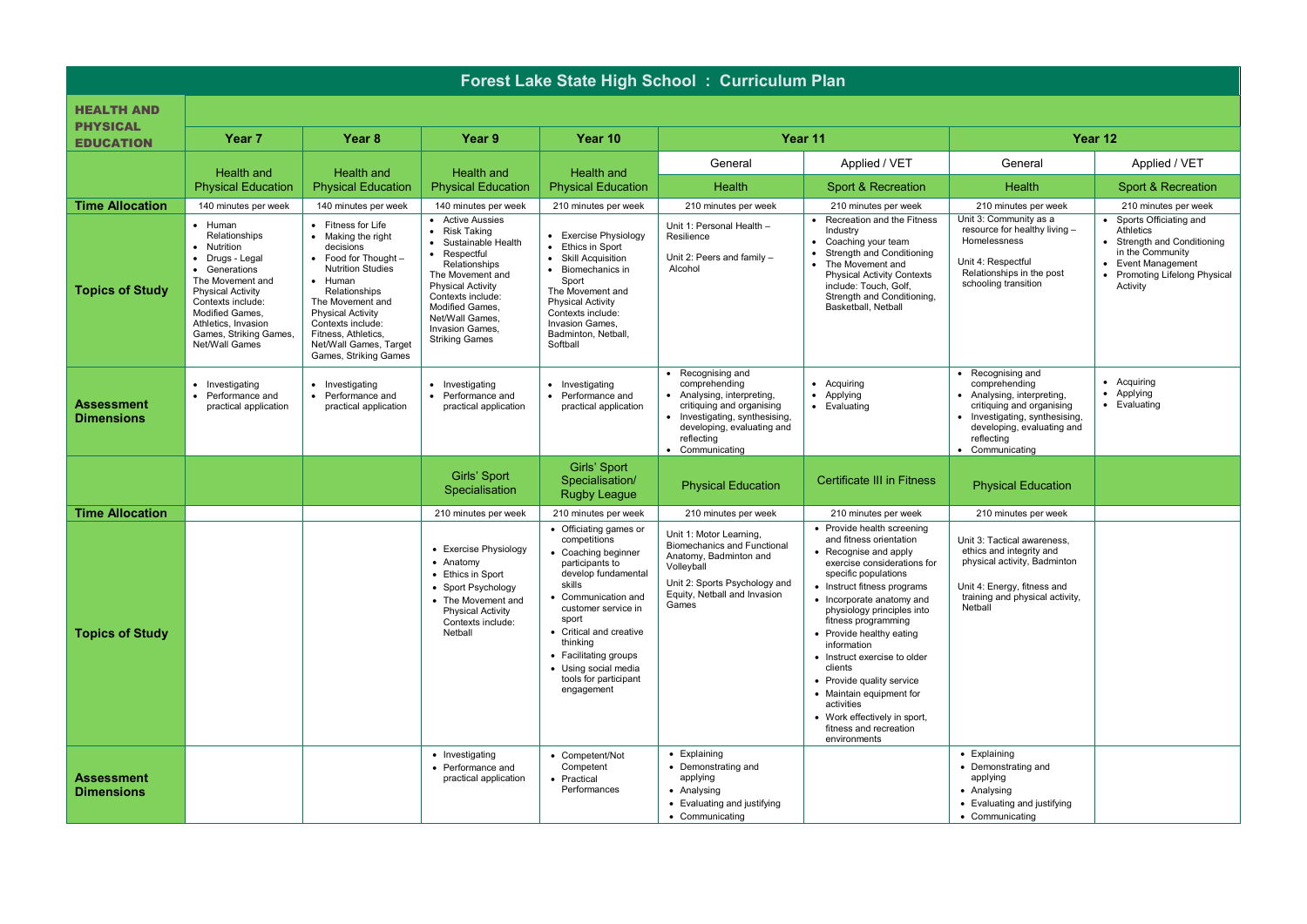|                                        | Forest Lake State High School: Curriculum Plan                                                                                                                            |                                                                                                                                                                                                                                                                  |                                                                                                                                                                      |                                                                                                                    |         |                                                                                                                                                                                                                                                                                                |         |                                                                                                                                                                                                                                                        |  |  |  |  |
|----------------------------------------|---------------------------------------------------------------------------------------------------------------------------------------------------------------------------|------------------------------------------------------------------------------------------------------------------------------------------------------------------------------------------------------------------------------------------------------------------|----------------------------------------------------------------------------------------------------------------------------------------------------------------------|--------------------------------------------------------------------------------------------------------------------|---------|------------------------------------------------------------------------------------------------------------------------------------------------------------------------------------------------------------------------------------------------------------------------------------------------|---------|--------------------------------------------------------------------------------------------------------------------------------------------------------------------------------------------------------------------------------------------------------|--|--|--|--|
| <b>HEALTH AND</b>                      |                                                                                                                                                                           |                                                                                                                                                                                                                                                                  |                                                                                                                                                                      |                                                                                                                    |         |                                                                                                                                                                                                                                                                                                |         |                                                                                                                                                                                                                                                        |  |  |  |  |
| <b>PHYSICAL</b><br><b>EDUCATION</b>    | Year <sub>7</sub>                                                                                                                                                         | Year <sub>8</sub>                                                                                                                                                                                                                                                | Year 9                                                                                                                                                               | Year 10                                                                                                            |         | Year 11                                                                                                                                                                                                                                                                                        |         | Year 12                                                                                                                                                                                                                                                |  |  |  |  |
|                                        | <b>Rugby League</b>                                                                                                                                                       | <b>Rugby League</b>                                                                                                                                                                                                                                              | <b>Rugby League</b>                                                                                                                                                  |                                                                                                                    | General | Applied / VET                                                                                                                                                                                                                                                                                  | General | Applied / VET                                                                                                                                                                                                                                          |  |  |  |  |
|                                        | Program of<br>Excellence                                                                                                                                                  | Program of<br><b>Excellence</b>                                                                                                                                                                                                                                  | Program of<br>Excellence                                                                                                                                             | <b>Health Education</b>                                                                                            |         | Certificate III in Sport &<br><b>Recreation</b>                                                                                                                                                                                                                                                |         | Certificate III in Sport &<br>Recreation                                                                                                                                                                                                               |  |  |  |  |
| <b>Time Allocation</b>                 | 210 minutes per week                                                                                                                                                      | 210 minutes per week                                                                                                                                                                                                                                             | 210 minutes per week                                                                                                                                                 | 210 minutes per week                                                                                               |         | 210 minutes per week                                                                                                                                                                                                                                                                           |         | 210 minutes per week                                                                                                                                                                                                                                   |  |  |  |  |
| <b>Topics of Study</b>                 | $\bullet$ Human<br>Relationships<br>• Nutrition<br>• Drugs - Legal<br>• Generations<br>• The Movement and<br><b>Physical Activity</b><br>Contexts include<br>Rugby League | • Sports Nutrition<br>• Performance and<br><b>Game Analysis</b><br>• Respectful<br>Relationships-<br>Diversity and Equity<br>• Sport Fitness<br>(Programs and<br>Training)<br>• The Movement and<br><b>Physical Activity</b><br>Contexts include<br>Rugby League | • Exercise Physiology<br>• Anatomy<br>• Ethics in Sport<br>• Sport Psychology<br>• The Movement and<br><b>Physical Activity</b><br>Contexts include:<br>Rugby League | • Organ and Tissue<br>Donation<br>$\bullet$ Risk Minimisation $-$<br>Alcohol<br>• Body Image<br>• People and Power |         | • Officiating games or<br>competitions<br>• Coaching beginner<br>participants to develop<br>fundamental skills<br>• Communication and<br>customer service in sport<br>• Critical and creative<br>thinking<br>• Facilitating groups<br>• Using social media tools for<br>participant engagement |         | • Binnacle Lounge Induction<br>• The Sport, Fitness and<br><b>Recreation Industry</b><br>• Respond to Emergencies<br>• Introduction to Anatomy<br>and Physiology - Body<br>Systems<br>• Community Officiating<br>General Principles (Online<br>Course) |  |  |  |  |
| <b>Assessment</b><br><b>Dimensions</b> | • Investigating<br>• Performance and<br>practical application                                                                                                             | • Investigating<br>• Performance and<br>practical application                                                                                                                                                                                                    | • Investigating<br>• Performance and<br>practical application                                                                                                        | • Investigating                                                                                                    |         | • Competent/Not Competent<br>• Practical Performances                                                                                                                                                                                                                                          |         | • Competent/Not Competent<br>• Practical Performances                                                                                                                                                                                                  |  |  |  |  |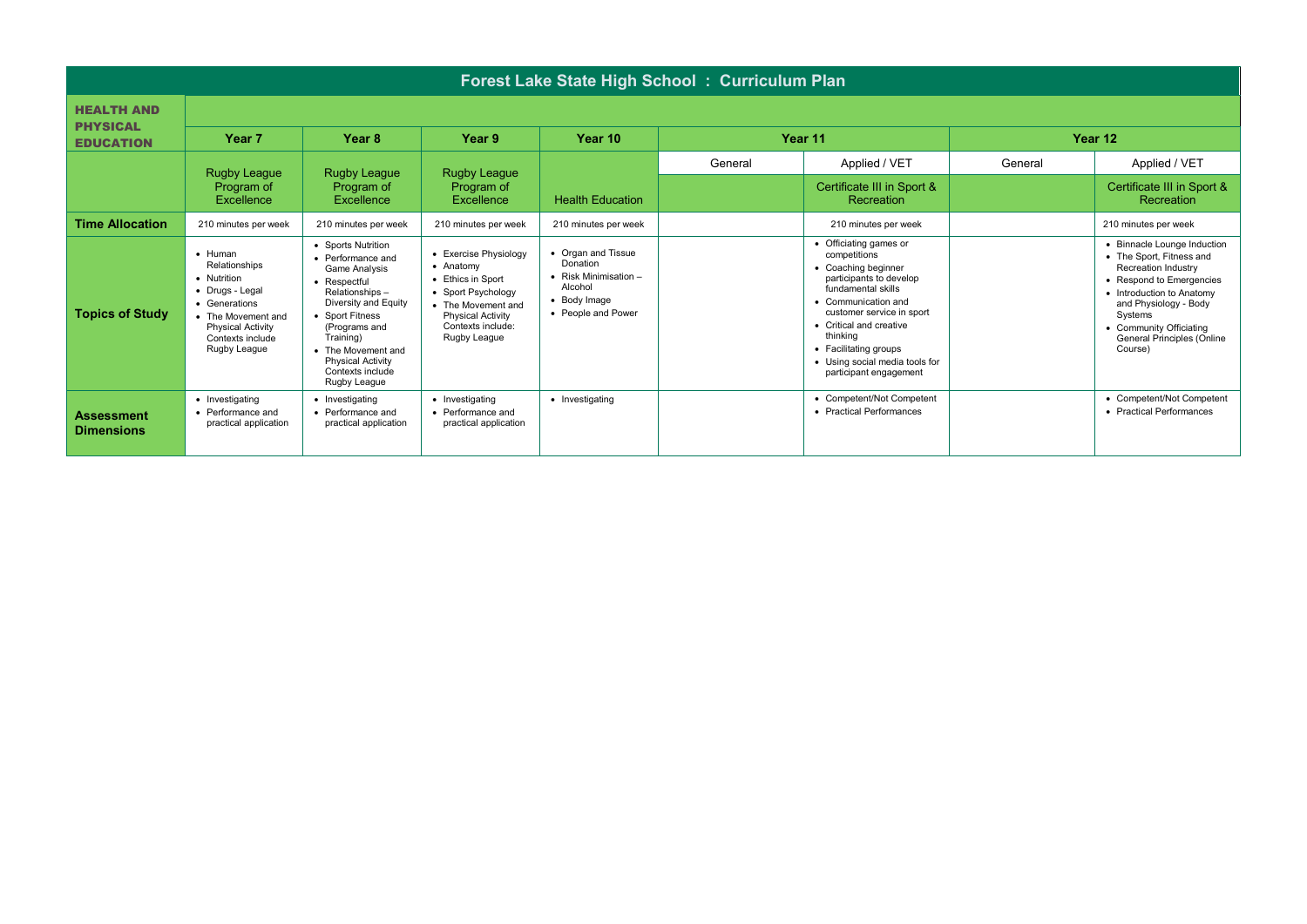|                                        | Forest Lake State High School : Curriculum Plan                              |                                                                              |                                                                  |                                                                                                                                                                                 |                                                                                                                                                                                                                                                                                                                                                                                                                                                                                                                                                                                                                                           |          |                                                                                                                                                                                                                                                                                                                                                                                                                                                                                                                                                                                                                                           |         |  |  |
|----------------------------------------|------------------------------------------------------------------------------|------------------------------------------------------------------------------|------------------------------------------------------------------|---------------------------------------------------------------------------------------------------------------------------------------------------------------------------------|-------------------------------------------------------------------------------------------------------------------------------------------------------------------------------------------------------------------------------------------------------------------------------------------------------------------------------------------------------------------------------------------------------------------------------------------------------------------------------------------------------------------------------------------------------------------------------------------------------------------------------------------|----------|-------------------------------------------------------------------------------------------------------------------------------------------------------------------------------------------------------------------------------------------------------------------------------------------------------------------------------------------------------------------------------------------------------------------------------------------------------------------------------------------------------------------------------------------------------------------------------------------------------------------------------------------|---------|--|--|
| <b>LANGUAGES</b>                       |                                                                              |                                                                              |                                                                  |                                                                                                                                                                                 |                                                                                                                                                                                                                                                                                                                                                                                                                                                                                                                                                                                                                                           |          |                                                                                                                                                                                                                                                                                                                                                                                                                                                                                                                                                                                                                                           |         |  |  |
|                                        | Year <sub>7</sub>                                                            | Year <sub>8</sub>                                                            | Year 9                                                           | Year 10                                                                                                                                                                         |                                                                                                                                                                                                                                                                                                                                                                                                                                                                                                                                                                                                                                           | Year 11  |                                                                                                                                                                                                                                                                                                                                                                                                                                                                                                                                                                                                                                           | Year 12 |  |  |
|                                        |                                                                              |                                                                              |                                                                  |                                                                                                                                                                                 | General                                                                                                                                                                                                                                                                                                                                                                                                                                                                                                                                                                                                                                   | Applied  | General                                                                                                                                                                                                                                                                                                                                                                                                                                                                                                                                                                                                                                   | Applied |  |  |
|                                        | Japanese                                                                     | Japanese                                                                     | Japanese                                                         | Japanese                                                                                                                                                                        | Japanese                                                                                                                                                                                                                                                                                                                                                                                                                                                                                                                                                                                                                                  | Japanese |                                                                                                                                                                                                                                                                                                                                                                                                                                                                                                                                                                                                                                           |         |  |  |
| <b>Time Allocation</b>                 | 140 minutes per week                                                         | 140 minutes per week                                                         | 210 minutes per week                                             | 210 minutes per week                                                                                                                                                            | 210 minutes per week                                                                                                                                                                                                                                                                                                                                                                                                                                                                                                                                                                                                                      |          | 210 minutes per week                                                                                                                                                                                                                                                                                                                                                                                                                                                                                                                                                                                                                      |         |  |  |
| <b>Topics of Study</b>                 | • School Life<br>• All about Me<br>• Travel in Japan<br>• Anime/Super Heroes | • Play and Leisure<br>• Shop and Dine<br>• Travel in Australia<br>• Whodunit | • Family<br>$\bullet$ Rules<br>• Getting Around<br>• Sports Hero | • Advertising, Media<br>and Technology<br>• Jobs and Talking<br>about your Future<br>• Travel and<br>Environmental<br>Conservation<br>• Youth Culture in<br>Australia and Japan | Unit 1: My world<br>Unit 2: Exploring our world                                                                                                                                                                                                                                                                                                                                                                                                                                                                                                                                                                                           |          | • Unit 3: Our Society<br>• Unit 4: My Future                                                                                                                                                                                                                                                                                                                                                                                                                                                                                                                                                                                              |         |  |  |
| <b>Assessment</b><br><b>Dimensions</b> | • Communicating<br>• Understanding                                           | • Communicating<br>• Understanding                                           | • Communicating<br>• Understanding                               | • Communicating<br>• Understanding                                                                                                                                              | • Analysing Japanese texts<br>in English<br>Comprehend<br>$\circ$<br>Identify tone,<br>$\circ$<br>purpose, context and<br>audience<br>Analyse and evaluate<br>$\circ$<br>• Creating Japanese texts<br>with Japanese stimulus<br>Comprehend<br>$\circ$<br>Apply knowledge of<br>$\circ$<br>Japanese language<br>elements<br>Structure, sequence<br>$\circ$<br>and synthesise<br>information<br>• Exchanging information<br>and ideas in Japanese<br>Comprehend<br>$\circ$<br>Apply knowledge of<br>$\circ$<br>Japanese language<br>elements<br>Structure, sequence<br>$\circ$<br>and synthesise<br>information<br>Communication<br>$\circ$ |          | • Analysing Japanese texts<br>in English<br>Comprehend<br>$\circ$<br>Identify tone,<br>$\circ$<br>purpose, context and<br>audience<br>Analyse and evaluate<br>$\circ$<br>• Creating Japanese texts<br>with Japanese stimulus<br>Comprehend<br>$\circ$<br>Apply knowledge of<br>$\circ$<br>Japanese language<br>elements<br>Structure, sequence<br>$\circ$<br>and synthesise<br>information<br>• Exchanging information<br>and ideas in Japanese<br>Comprehend<br>$\circ$<br>Apply knowledge of<br>$\circ$<br>Japanese language<br>elements<br>Structure, sequence<br>$\circ$<br>and synthesise<br>information<br>Communication<br>$\circ$ |         |  |  |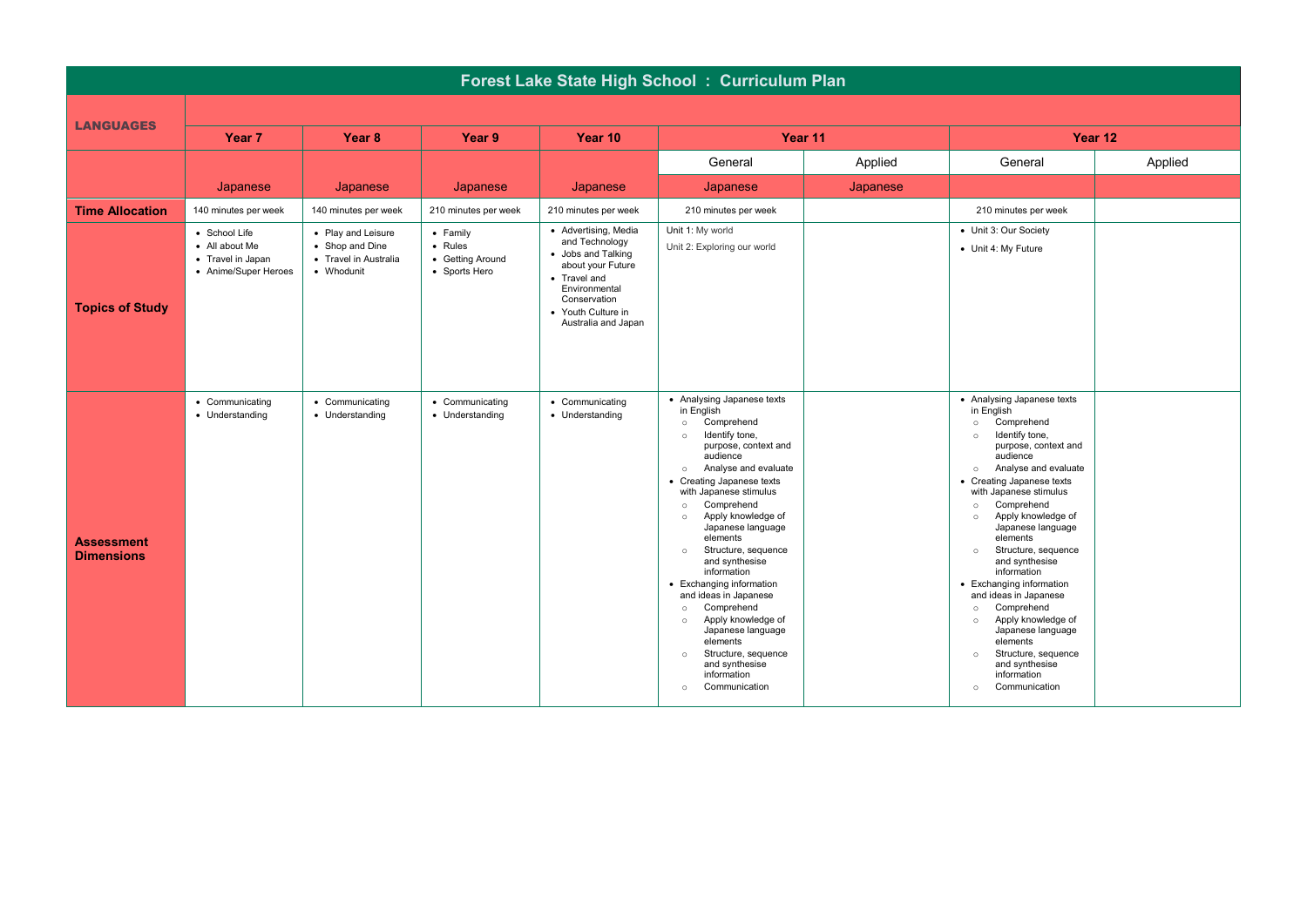|                                        |                                                                                                          |                                                                                             |                                                                                             |                                                                                                     | Forest Lake State High School: Curriculum Plan                                                                                                        |                                                                                         |                                                                                                                      |                                                                                           |
|----------------------------------------|----------------------------------------------------------------------------------------------------------|---------------------------------------------------------------------------------------------|---------------------------------------------------------------------------------------------|-----------------------------------------------------------------------------------------------------|-------------------------------------------------------------------------------------------------------------------------------------------------------|-----------------------------------------------------------------------------------------|----------------------------------------------------------------------------------------------------------------------|-------------------------------------------------------------------------------------------|
|                                        |                                                                                                          |                                                                                             |                                                                                             |                                                                                                     |                                                                                                                                                       |                                                                                         |                                                                                                                      |                                                                                           |
| <b>THE ARTS</b>                        | Year <sub>7</sub>                                                                                        | Year <sub>8</sub>                                                                           | Year 9                                                                                      | Year 10                                                                                             | Year 11                                                                                                                                               |                                                                                         |                                                                                                                      | Year 12                                                                                   |
|                                        |                                                                                                          |                                                                                             | Music &                                                                                     |                                                                                                     | General                                                                                                                                               | Applied                                                                                 | General                                                                                                              | Applied                                                                                   |
|                                        | <b>Music</b>                                                                                             | <b>Music</b>                                                                                | <b>Advanced Music</b>                                                                       | <b>Music</b>                                                                                        | <b>Music</b>                                                                                                                                          | <b>Music in Practice</b>                                                                | <b>Music</b>                                                                                                         | <b>Music in Practice</b>                                                                  |
| <b>Time Allocation</b>                 | 70 minutes per week<br>per semester                                                                      | 140 minutes per week<br>One semester                                                        | 210 minutes per week                                                                        | 210 minutes per week                                                                                | 210 minutes per week                                                                                                                                  | Not offered in 2021                                                                     | 210 minutes per week                                                                                                 | Not offered in 2020                                                                       |
| <b>Topics of Study</b>                 | • Thinking in Sound                                                                                      | • Creating in Sound                                                                         | • Recycled Music<br>• Contemporary<br>Popular Music                                         | • Baroque to Bebop<br>• Film Music                                                                  | • Designs<br>· Identities                                                                                                                             |                                                                                         | • Innovations<br>• Narratives                                                                                        |                                                                                           |
| <b>Assessment</b><br><b>Dimensions</b> | • Making Performing<br>Responding-<br>$\bullet$<br><b>Written Exam</b>                                   | • Making (performing)<br>• Making (composing)                                               | $\bullet$ Making $-$<br>Composing:<br>Performing<br>• Responding $-$ Essay                  | $\bullet$ Making $-$<br>Performing;<br>Composing<br>Responding-<br>Project: Essay                   | Performing<br>$\bullet$<br>Composing<br>$\bullet$<br>Project - Performance or<br>$\bullet$<br>Composition and Written<br>Component<br>• Internal Exam |                                                                                         | • Performina<br>• Composing<br>• Project - Performance or<br>Composition and Written<br>Component<br>• External Exam |                                                                                           |
|                                        |                                                                                                          |                                                                                             |                                                                                             |                                                                                                     |                                                                                                                                                       |                                                                                         | <b>Music Extension</b>                                                                                               |                                                                                           |
| <b>Time Allocation</b>                 |                                                                                                          |                                                                                             |                                                                                             |                                                                                                     |                                                                                                                                                       |                                                                                         | 140 minutes per week                                                                                                 |                                                                                           |
| <b>Topics of Study</b>                 |                                                                                                          |                                                                                             |                                                                                             |                                                                                                     |                                                                                                                                                       |                                                                                         | • Explore<br>$\bullet$ Emerge                                                                                        |                                                                                           |
| <b>Assessment</b><br><b>Dimensions</b> |                                                                                                          |                                                                                             |                                                                                             |                                                                                                     |                                                                                                                                                       |                                                                                         | Composition<br>• Musicology<br>• Performance                                                                         |                                                                                           |
|                                        | Dance                                                                                                    | Dance                                                                                       | Dance                                                                                       | Dance                                                                                               | Dance                                                                                                                                                 | Dance in Practice                                                                       | Dance                                                                                                                | Dance in Practice                                                                         |
| <b>Time Allocation</b>                 | 70 minutes per week<br>per semester                                                                      | 140 minutes per week<br>One semester                                                        | 210 minutes per week                                                                        | 210 minutes per week                                                                                | 210 minutes per week                                                                                                                                  | 210 minutes per week                                                                    | 210 minutes per week                                                                                                 | 210 minutes per week                                                                      |
| <b>Topics of Study</b>                 | • Do that D.A.N.C.E                                                                                      | • Dance for Film                                                                            | Bring It On<br>$\bullet$<br>• All that Jazz<br>• Centre Stage<br>$\bullet$ Fame             | • Do the Mashed<br>Potato<br>• Poetry in the Motion<br>• Around the World<br>• Dance has a Voice    | • Moving Bodies<br>• Moving Through<br>Environments                                                                                                   | Dancing Education<br>$\bullet$<br>So You Think You Can<br>Dance<br>Around the World     | • Moving Statements<br>• Moving My Way                                                                               | • Dancing with the Stars<br>Talking All that Jazz<br>• Dance for Film                     |
| <b>Assessment</b><br><b>Dimensions</b> | Making - Performing<br>$\bullet$<br>$\bullet$ Making $-$<br>Choreography<br>$\bullet$ Responding - Folio | Making - Performing<br>$\bullet$ Making $-$<br>Choreography<br>$\bullet$ Responding - Folio | $\bullet$ Making -<br>Choreography /<br>Performing<br>• Responding $-$<br>Appreciation Exam | $\bullet$ Making - Performing<br>/ Choreography<br>Responding-<br>Appreciation Exam /<br>Assignment | Performance<br>$\bullet$<br>• Choreography<br>• Project<br>Examination - extended<br>$\bullet$<br>response                                            | • Knowledge and<br>Understanding<br>Applying and Analysing<br>• Creating and Evaluating | • Performance<br>• Choreography<br>• Project<br>• Examination - extended<br>response                                 | • Knowledge and<br>Understanding<br>• Applying and Analysing<br>• Creating and Evaluating |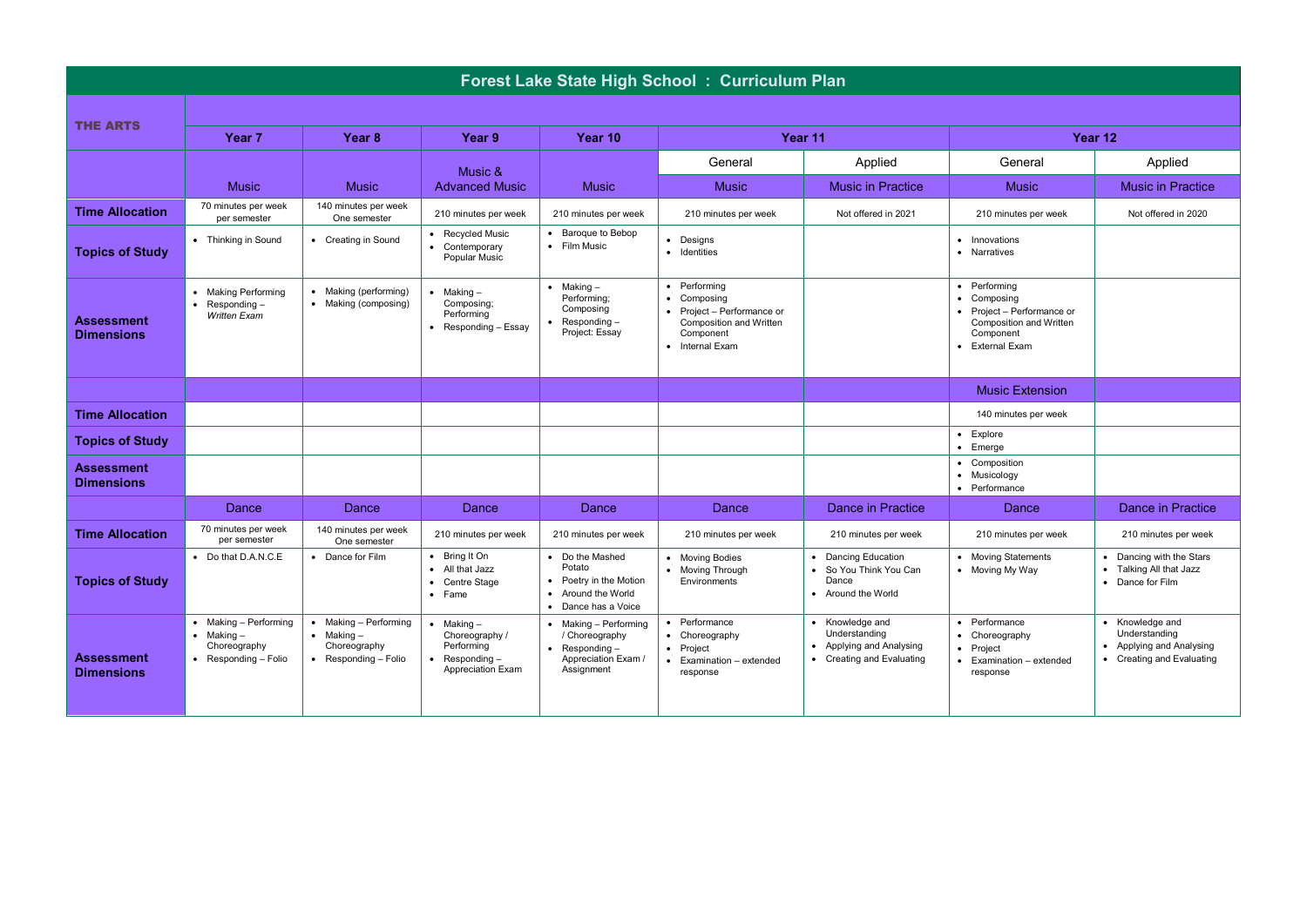|                                        | Forest Lake State High School: Curriculum Plan |                                                    |                                                                                                                  |                                                                                                                                   |                                                                                                                                                                                                         |                                                                                                                                               |                                                                                                                               |                                                                                                                                                                                                         |  |  |  |  |
|----------------------------------------|------------------------------------------------|----------------------------------------------------|------------------------------------------------------------------------------------------------------------------|-----------------------------------------------------------------------------------------------------------------------------------|---------------------------------------------------------------------------------------------------------------------------------------------------------------------------------------------------------|-----------------------------------------------------------------------------------------------------------------------------------------------|-------------------------------------------------------------------------------------------------------------------------------|---------------------------------------------------------------------------------------------------------------------------------------------------------------------------------------------------------|--|--|--|--|
|                                        |                                                |                                                    |                                                                                                                  |                                                                                                                                   |                                                                                                                                                                                                         |                                                                                                                                               |                                                                                                                               |                                                                                                                                                                                                         |  |  |  |  |
| <b>THE ARTS</b>                        | Year <sub>7</sub>                              | Year <sub>8</sub>                                  | Year 9                                                                                                           | Year 10                                                                                                                           |                                                                                                                                                                                                         | Year 11                                                                                                                                       |                                                                                                                               | Year 12                                                                                                                                                                                                 |  |  |  |  |
|                                        |                                                |                                                    |                                                                                                                  |                                                                                                                                   | General                                                                                                                                                                                                 | Applied                                                                                                                                       | General                                                                                                                       | Applied                                                                                                                                                                                                 |  |  |  |  |
|                                        | Drama                                          | Drama                                              | Drama                                                                                                            | Drama                                                                                                                             | Drama                                                                                                                                                                                                   |                                                                                                                                               | Drama                                                                                                                         |                                                                                                                                                                                                         |  |  |  |  |
| <b>Time Allocation</b>                 | 70 minutes per week<br>per semester            | 140 minutes per week<br>One semester               | 210 minutes per week                                                                                             | 210 minutes per week                                                                                                              | 210 minutes per week                                                                                                                                                                                    |                                                                                                                                               | 210 minutes per week                                                                                                          |                                                                                                                                                                                                         |  |  |  |  |
| <b>Topics of Study</b>                 | Introduction to<br>Drama                       | • What Side of the<br>Wall are You on?             | • Ritualise and<br>Symbolise (includes<br>Indigenous<br>Perspectives)<br>• Get Real: Theatre<br>for Young People | • Verbatim Theatre /<br>Documentary Drama<br>/ TYP<br>• Physicalise and<br>Dramatise<br>(Contemporary<br>Greek or<br>Shakespeare) | • Share: Storytelling - Linear<br>and Non-Linear (Verbatim<br>Theatre, Documentary<br>Drama and College Drama)<br>• Reflect: Realism, Magical<br>Realism and Australian<br>Gothic                       |                                                                                                                                               | • Challenge - Epic Theatre<br>and Political Theatre<br>• Transform - Ancient Greek<br>Tragedy and Contemporary<br>Performance |                                                                                                                                                                                                         |  |  |  |  |
| Assessment<br><b>Dimensions</b>        | Responding<br>• Making                         | Responding<br>• Making                             | • Making<br>• Responding                                                                                         | • Making<br>• Responding                                                                                                          | • Performance<br>• Dramatic Concept<br>• Directorial Vision /<br>Performance<br>• Extended Essay Response                                                                                               |                                                                                                                                               | • Performance<br>• Dramatic Concept<br>• Directorial Vision /<br>Performance<br>• Extended Essay Response                     |                                                                                                                                                                                                         |  |  |  |  |
|                                        | Media                                          | Media                                              | Media                                                                                                            | Media                                                                                                                             | Film. Television & New<br>Media                                                                                                                                                                         | <b>Media Arts in Practice</b>                                                                                                                 | Film. Television and<br><b>New Media</b>                                                                                      | <b>Media Arts in Practice</b>                                                                                                                                                                           |  |  |  |  |
| <b>Time Allocation</b>                 |                                                | 140 minutes per week<br>One semester               | 210 minutes per week                                                                                             | 210 minutes per week                                                                                                              | 210 minutes per week                                                                                                                                                                                    | 210 minutes per week                                                                                                                          | 210 minutes per week                                                                                                          | To run in 2022<br>210 minutes per week                                                                                                                                                                  |  |  |  |  |
| <b>Topics of Study</b>                 |                                                | Photography and<br><b>Stop Motion</b><br>Animation | • Representations and<br>Comic Book<br>Superheroes<br>• Advertising and Viral<br>Marketing                       | $\bullet$ Don't Sav a Word -<br>Non-verbal<br>Storytelling<br>$\bullet$ S for Suspense $-$<br>Sequences and<br>Soundscapes        | • Foundation - Foundational<br>concepts and processes<br>used in FTV<br>Story Forms - Investigate<br>how stories take different<br>forms in different contexts<br>across moving-images and<br>platforms | Photographer-<br>Photography and Folio<br>Exhibition<br>Animator - Graphic Design<br>and Animation                                            | • Participation –<br>Multiplatform Story Worlds<br>• Identity - Film Styles and<br>experimentation                            | • YouTuber - Logo design<br>and branding<br>Curator - Film Festival<br>Retrospectives and<br>promotion                                                                                                  |  |  |  |  |
| <b>Assessment</b><br><b>Dimensions</b> |                                                | Responding<br>Making - Design &<br>Production      | • Responding<br>$\bullet$ Making - Design &<br>Production                                                        | • Responding<br>$\bullet$ Making - Design &<br>Production                                                                         | • Case Study Investigation<br>• Foundation Project<br>• Genre Project<br>• Examination - Extended<br>Response                                                                                           | Product - Photography<br>Folio<br>Project - Photographic<br>Exhibition<br>• Project - Animated<br>Product - Animated<br>$\bullet$<br>sequence | • Case Study Investigation<br>• Foundation Project<br>• Genre Project<br>• Examination - Extended<br>Response                 | $\bullet$ Project - Logo design - still<br>and animated<br>Product - YouTube short<br>film<br>Project - Retrospective for<br>film festival<br>• Product - Advertising folio<br>to promote retrospective |  |  |  |  |
|                                        | <b>Visual Art</b>                              | <b>Visual Art</b>                                  | <b>Visual Art</b>                                                                                                | <b>Visual Art</b>                                                                                                                 | <b>Visual Art</b>                                                                                                                                                                                       | <b>Visual Arts in Practice</b>                                                                                                                | <b>Visual Art</b>                                                                                                             | <b>Visual Arts in Practice</b>                                                                                                                                                                          |  |  |  |  |
| <b>Time Allocation</b>                 | 70 minutes per week<br>per semester            | 140 minutes per week<br>One term                   | 210 minutes per week                                                                                             | 210 minutes per week                                                                                                              | 210 minutes per week                                                                                                                                                                                    | 210 Minutes per week                                                                                                                          | 210 minutes per week                                                                                                          | 210 minutes per week                                                                                                                                                                                    |  |  |  |  |
| <b>Topics of Study</b>                 | • Art Fundamentals                             | • Unmasking Culture                                | • Where the Wild<br>Things Are<br>• Pitch Perfect                                                                | • Me, Myself and I<br>• Welcome to<br>Wonderland                                                                                  | • Art as Lens<br>• Art as Code                                                                                                                                                                          | Morph It<br>Manmade vs Nature -<br>$\bullet$<br>Claybuilding<br>Public Art<br>$\bullet$<br>Popart Design                                      | • Art as Knowledge<br>• Art as Alternate                                                                                      | • What Dreams May Come<br>(Surrealist Clay Sculpture)<br>• Scapes (Printmaking)<br>• Community Connections<br>(Sculpture)<br>Remember and Reflect<br>(Photography)                                      |  |  |  |  |
| <b>Assessment</b><br><b>Dimensions</b> | • Making<br>• Responding                       | • Making<br>• Responding                           | • Making<br>• Responding                                                                                         | • Making<br>• Responding                                                                                                          | • Experimental folios<br>• Investigation<br>• Examination                                                                                                                                               | Knowledge and<br>$\bullet$<br>Understanding<br>• Applying and Analysing<br>Creating and Evaluating<br>$\bullet$                               | • Experimental folios<br>• Investigation<br>• Examination                                                                     | • Knowledge and<br>Understanding<br>• Applying and Analysing<br>• Creating and Evaluating                                                                                                               |  |  |  |  |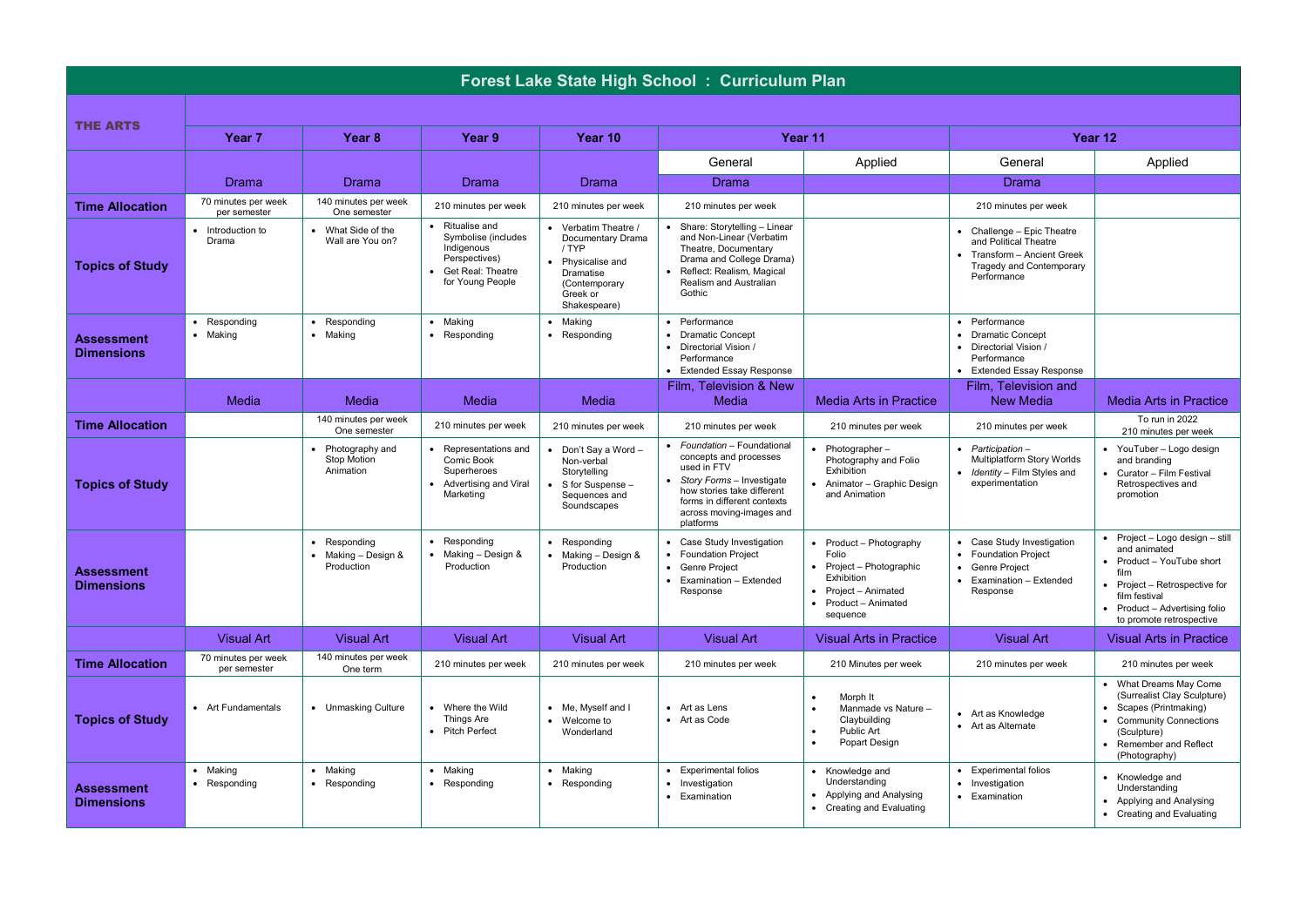|                                        | Forest Lake State High School: Curriculum Plan |                                                                                                                                                                                                                                          |                                                                                                                                                                                                                                          |                                                                                                                                                                                                                                                                                                                    |                                                                                                                                                                                                                    |                                                                                                                                                                                                                                                                                                                                                                                                                                                   |                                                                                                                                                                                                                                                                                                                                                                                            |                                                                                                                                                                                                                                                                                                                                                                                                                                                   |  |  |  |  |
|----------------------------------------|------------------------------------------------|------------------------------------------------------------------------------------------------------------------------------------------------------------------------------------------------------------------------------------------|------------------------------------------------------------------------------------------------------------------------------------------------------------------------------------------------------------------------------------------|--------------------------------------------------------------------------------------------------------------------------------------------------------------------------------------------------------------------------------------------------------------------------------------------------------------------|--------------------------------------------------------------------------------------------------------------------------------------------------------------------------------------------------------------------|---------------------------------------------------------------------------------------------------------------------------------------------------------------------------------------------------------------------------------------------------------------------------------------------------------------------------------------------------------------------------------------------------------------------------------------------------|--------------------------------------------------------------------------------------------------------------------------------------------------------------------------------------------------------------------------------------------------------------------------------------------------------------------------------------------------------------------------------------------|---------------------------------------------------------------------------------------------------------------------------------------------------------------------------------------------------------------------------------------------------------------------------------------------------------------------------------------------------------------------------------------------------------------------------------------------------|--|--|--|--|
|                                        |                                                |                                                                                                                                                                                                                                          |                                                                                                                                                                                                                                          |                                                                                                                                                                                                                                                                                                                    |                                                                                                                                                                                                                    |                                                                                                                                                                                                                                                                                                                                                                                                                                                   |                                                                                                                                                                                                                                                                                                                                                                                            |                                                                                                                                                                                                                                                                                                                                                                                                                                                   |  |  |  |  |
| <b>TECHNOLOGY</b>                      | Year 7                                         | Year <sub>8</sub>                                                                                                                                                                                                                        | Year 9                                                                                                                                                                                                                                   | Year 10                                                                                                                                                                                                                                                                                                            |                                                                                                                                                                                                                    | Year 11                                                                                                                                                                                                                                                                                                                                                                                                                                           | Year 12                                                                                                                                                                                                                                                                                                                                                                                    |                                                                                                                                                                                                                                                                                                                                                                                                                                                   |  |  |  |  |
|                                        |                                                | Industrial<br><b>Technology and</b>                                                                                                                                                                                                      | Industrial                                                                                                                                                                                                                               | Introduction to                                                                                                                                                                                                                                                                                                    | General                                                                                                                                                                                                            | Applied                                                                                                                                                                                                                                                                                                                                                                                                                                           | General                                                                                                                                                                                                                                                                                                                                                                                    | Applied                                                                                                                                                                                                                                                                                                                                                                                                                                           |  |  |  |  |
|                                        |                                                | Design                                                                                                                                                                                                                                   | Technology                                                                                                                                                                                                                               | <b>Trades</b>                                                                                                                                                                                                                                                                                                      | Design                                                                                                                                                                                                             |                                                                                                                                                                                                                                                                                                                                                                                                                                                   | Design                                                                                                                                                                                                                                                                                                                                                                                     |                                                                                                                                                                                                                                                                                                                                                                                                                                                   |  |  |  |  |
| <b>Time Allocation</b>                 | N/A                                            | 210 minutes per week                                                                                                                                                                                                                     | 210 minutes per week                                                                                                                                                                                                                     | 210 minutes per week                                                                                                                                                                                                                                                                                               | 210 minutes per week                                                                                                                                                                                               |                                                                                                                                                                                                                                                                                                                                                                                                                                                   | 210 minutes per week                                                                                                                                                                                                                                                                                                                                                                       |                                                                                                                                                                                                                                                                                                                                                                                                                                                   |  |  |  |  |
| <b>Topics of Study</b>                 |                                                | Students learn to use<br>design and technologies<br>processes and production<br>skills in a manufacturing<br>context to create design<br>solutions by working with:<br>• Materials<br>• Systems<br>• Components<br>• Tools and equipment | Students learn to use<br>design and technologies<br>processes and production<br>skills in a manufacturing<br>context to create design<br>solutions by working with:<br>• Materials<br>• Systems<br>• Components<br>• Tools and equipment | Students learn to use<br>design and<br>technologies processes<br>and production skills, in<br>a manufacturing,<br>building and<br>construction.<br>engineering and<br>automotive context to<br>create design solutions<br>by working with:<br>• Materials<br>• Systems<br>• Components<br>• Tools and<br>equipment | Students will learn Design in<br>Practice<br>• Experiencing design<br>Design process<br>• Design styles<br>Commercial design<br>$\bullet$ Explore - client needs<br>and wants<br>Develop - collaborative<br>design |                                                                                                                                                                                                                                                                                                                                                                                                                                                   | Students will learn Human-<br>centred design<br>• Designing with empathy<br>o How do designers<br>ensure their designs<br>meet the needs and<br>wants of people?<br>Sustainable design<br>• Explore - sustainable<br>design opportunities<br>o How are sustainable<br>design opportunities<br>identified?<br>• Develop - redesign<br>o How do designers<br>redesign for<br>sustainability? |                                                                                                                                                                                                                                                                                                                                                                                                                                                   |  |  |  |  |
| <b>Assessment</b><br><b>Dimensions</b> |                                                | Knowledge and<br>Understanding<br>• Processes and<br><b>Production Skills</b>                                                                                                                                                            | Knowledge and<br>Understanding<br>• Processes and<br><b>Production Skills</b>                                                                                                                                                            | • Knowledge and<br>Understanding<br>• Processes and<br><b>Production Skills</b>                                                                                                                                                                                                                                    | • Explaining<br>• Devising<br>Synthesising and<br>$\bullet$<br>evaluating<br>Representing and<br>communicating                                                                                                     |                                                                                                                                                                                                                                                                                                                                                                                                                                                   | • Explaining<br>• Devising<br>• Synthesising and<br>evaluating<br>• Representing and<br>communicating                                                                                                                                                                                                                                                                                      |                                                                                                                                                                                                                                                                                                                                                                                                                                                   |  |  |  |  |
|                                        |                                                |                                                                                                                                                                                                                                          | Design                                                                                                                                                                                                                                   | Design                                                                                                                                                                                                                                                                                                             |                                                                                                                                                                                                                    | <b>Industrial Graphics</b>                                                                                                                                                                                                                                                                                                                                                                                                                        |                                                                                                                                                                                                                                                                                                                                                                                            | <b>Industrial Graphics</b>                                                                                                                                                                                                                                                                                                                                                                                                                        |  |  |  |  |
| <b>Time Allocation</b>                 |                                                |                                                                                                                                                                                                                                          | 210 minutes per week                                                                                                                                                                                                                     | 210 minutes per week                                                                                                                                                                                                                                                                                               |                                                                                                                                                                                                                    | 210 minutes per week                                                                                                                                                                                                                                                                                                                                                                                                                              |                                                                                                                                                                                                                                                                                                                                                                                            | 210 minutes per week                                                                                                                                                                                                                                                                                                                                                                                                                              |  |  |  |  |
| <b>Topics of Study</b>                 |                                                |                                                                                                                                                                                                                                          | Students learn to use<br>design and technologies<br>processes and production<br>skills in an industry context<br>to create solutions to real<br>world problems by working<br>within various design<br>fields.                            | Students learn to use<br>design and<br>technologies processes<br>and production skills in<br>an industry context to<br>create solutions to real<br>world problems by<br>working within various<br>design fields.                                                                                                   |                                                                                                                                                                                                                    | Students will learn about<br>industry practices and drafting<br>processes required to<br>produce technical drawings<br>used in a variety of industries,<br>including building and<br>construction and engineering.<br>It provides a unique<br>opportunity for students to<br>experience the challenge and<br>personal satisfaction of<br>producing technical drawings<br>and models while developing<br>beneficial vocational and life<br>skills. |                                                                                                                                                                                                                                                                                                                                                                                            | Students will learn about<br>industry practices and drafting<br>processes required to<br>produce technical drawings<br>used in a variety of industries,<br>including building and<br>construction and engineering.<br>It provides a unique<br>opportunity for students to<br>experience the challenge and<br>personal satisfaction of<br>producing technical drawings<br>and models while developing<br>beneficial vocational and life<br>skills. |  |  |  |  |
| <b>Assessment</b><br><b>Dimensions</b> |                                                |                                                                                                                                                                                                                                          | • Knowledge and<br>Understanding<br>Processes and<br><b>Production Skills</b>                                                                                                                                                            | • Knowledge and<br>Understanding<br>• Processes and<br><b>Production Skills</b>                                                                                                                                                                                                                                    |                                                                                                                                                                                                                    | • Knowing and<br>Understanding<br>• Analysing and Applying<br>• Producing and Evaluating                                                                                                                                                                                                                                                                                                                                                          |                                                                                                                                                                                                                                                                                                                                                                                            | • Knowing and<br>Understanding<br>• Analysing and Applying<br>• Producing and Evaluating                                                                                                                                                                                                                                                                                                                                                          |  |  |  |  |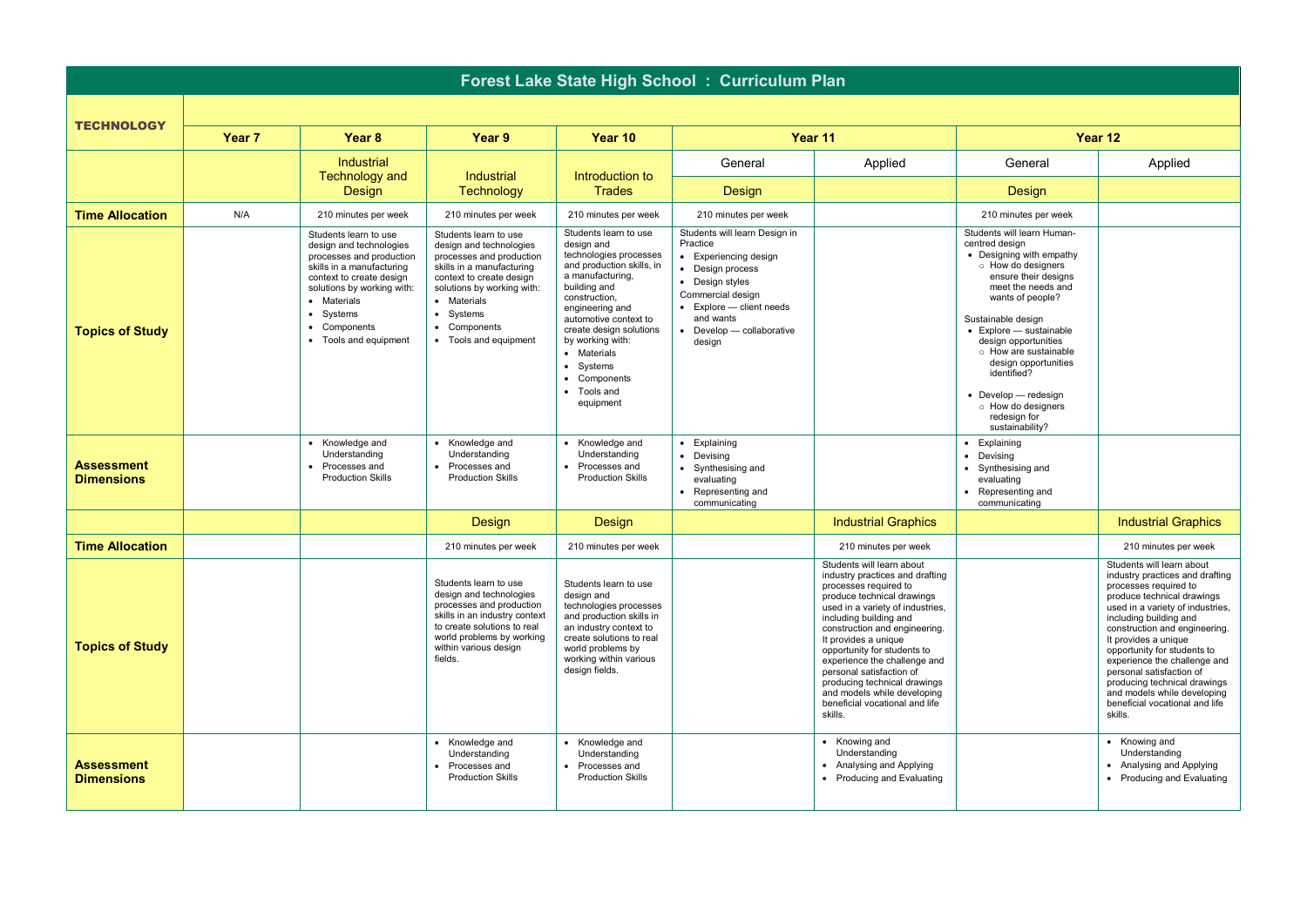| Forest Lake State High School: Curriculum Plan |                   |        |                                                                                                                                                                                                                       |                                                                                                                                                                                                                          |         |                                                                                                                                                                                                                                                                                                                                                                          |         |                                                                                                                                                                                                                                                                                                                                                                            |  |  |  |
|------------------------------------------------|-------------------|--------|-----------------------------------------------------------------------------------------------------------------------------------------------------------------------------------------------------------------------|--------------------------------------------------------------------------------------------------------------------------------------------------------------------------------------------------------------------------|---------|--------------------------------------------------------------------------------------------------------------------------------------------------------------------------------------------------------------------------------------------------------------------------------------------------------------------------------------------------------------------------|---------|----------------------------------------------------------------------------------------------------------------------------------------------------------------------------------------------------------------------------------------------------------------------------------------------------------------------------------------------------------------------------|--|--|--|
|                                                |                   |        |                                                                                                                                                                                                                       |                                                                                                                                                                                                                          |         |                                                                                                                                                                                                                                                                                                                                                                          |         |                                                                                                                                                                                                                                                                                                                                                                            |  |  |  |
| <b>TECHNOLOGY</b>                              | Year <sub>7</sub> | Year 8 | Year 9                                                                                                                                                                                                                | Year 10                                                                                                                                                                                                                  |         | Year 11                                                                                                                                                                                                                                                                                                                                                                  |         | Year 12                                                                                                                                                                                                                                                                                                                                                                    |  |  |  |
|                                                |                   |        |                                                                                                                                                                                                                       |                                                                                                                                                                                                                          | General | Applied                                                                                                                                                                                                                                                                                                                                                                  | General | Applied                                                                                                                                                                                                                                                                                                                                                                    |  |  |  |
|                                                |                   |        | Engineering                                                                                                                                                                                                           | Engineering                                                                                                                                                                                                              |         | <b>Furnishing Skills</b>                                                                                                                                                                                                                                                                                                                                                 |         | <b>Furnishing Skills and</b><br><b>Engineering Skills</b>                                                                                                                                                                                                                                                                                                                  |  |  |  |
| <b>Time Allocation</b>                         |                   |        | 210 minutes per week                                                                                                                                                                                                  | 210 minutes per week                                                                                                                                                                                                     |         | 210 minutes per week                                                                                                                                                                                                                                                                                                                                                     |         | 210 minutes per week                                                                                                                                                                                                                                                                                                                                                       |  |  |  |
| <b>Topics of Study</b>                         |                   |        | Students learn to use<br>design and technologies<br>processes and production<br>skills in an engineering<br>context to create solutions<br>to real world problems by<br>working within various<br>engineering fields. | Students learn to use<br>design and<br>technologies processes<br>and production skills in<br>an engineering context<br>to create solutions to<br>real world problems by<br>working within various<br>engineering fields. |         | Students will learn about<br>manufacturing enterprises,<br>work place health and safety,<br>product quality,<br>personal/interpersonal skills,<br>tools/equipment Interpreting<br>technical drawings and<br>information as they<br>manufacture real world<br>products in a timber<br>production workshop.<br>• Jewellery box<br>• Dresser top valet                      |         | Students will learn about<br>manufacturing enterprises,<br>work place health and safety,<br>product quality,<br>personal/interpersonal skills,<br>tools/equipment, interpreting<br>technical drawings and<br>information as they<br>manufacture real world<br>products in a timber<br>production workshop.<br>• Wooden table clock<br>• Multiple drawer desktop<br>unit    |  |  |  |
| <b>Assessment</b><br><b>Dimensions</b>         |                   |        | • Knowledge and<br>Understanding<br>• Processes and<br><b>Production Skills</b>                                                                                                                                       | • Knowledge and<br>Understanding<br>• Processes and<br><b>Production Skills</b>                                                                                                                                          |         | • Knowing and<br>Understanding<br>• Analysing and Applying<br>• Producing and Evaluating                                                                                                                                                                                                                                                                                 |         | • Knowing and<br>Understanding<br>• Analysing and Applying<br>• Producing and Evaluating                                                                                                                                                                                                                                                                                   |  |  |  |
|                                                |                   |        |                                                                                                                                                                                                                       |                                                                                                                                                                                                                          |         | <b>Engineering Skills</b>                                                                                                                                                                                                                                                                                                                                                |         | Engineering                                                                                                                                                                                                                                                                                                                                                                |  |  |  |
| <b>Time Allocation</b>                         |                   |        |                                                                                                                                                                                                                       |                                                                                                                                                                                                                          |         | 210 minutes per week                                                                                                                                                                                                                                                                                                                                                     |         | 210 minutes per week                                                                                                                                                                                                                                                                                                                                                       |  |  |  |
| <b>Topics of Study</b>                         |                   |        |                                                                                                                                                                                                                       |                                                                                                                                                                                                                          |         | Students will learn about<br>manufacturing enterprises,<br>work place health and safety,<br>product quality,<br>personal/interpersonal skills,<br>tools/equipment Interpreting<br>technical drawings and<br>information as they<br>manufacture real world<br>products in a metal<br>engineering workshop.<br>• Sheet metal toolbox<br>• Folding shovel<br>• Portable BBQ |         | Students will learn about<br>manufacturing enterprises,<br>work place health and safety,<br>product quality.<br>personal/interpersonal skills,<br>tools/equipment, interpreting<br>technical drawings and<br>information as they<br>manufacture real world<br>products in a metal<br>engineering workshop.<br>• Sheet metal bench vice<br>• Paint stirrer<br>• Can crusher |  |  |  |
| <b>Assessment</b><br><b>Dimensions</b>         |                   |        |                                                                                                                                                                                                                       |                                                                                                                                                                                                                          |         | • Knowing and<br>Understanding<br>• Analysing and Applying<br>• Producing and Evaluating                                                                                                                                                                                                                                                                                 |         | • Knowing and<br>Understanding<br>• Analysing and Applying<br>• Producing and Evaluating                                                                                                                                                                                                                                                                                   |  |  |  |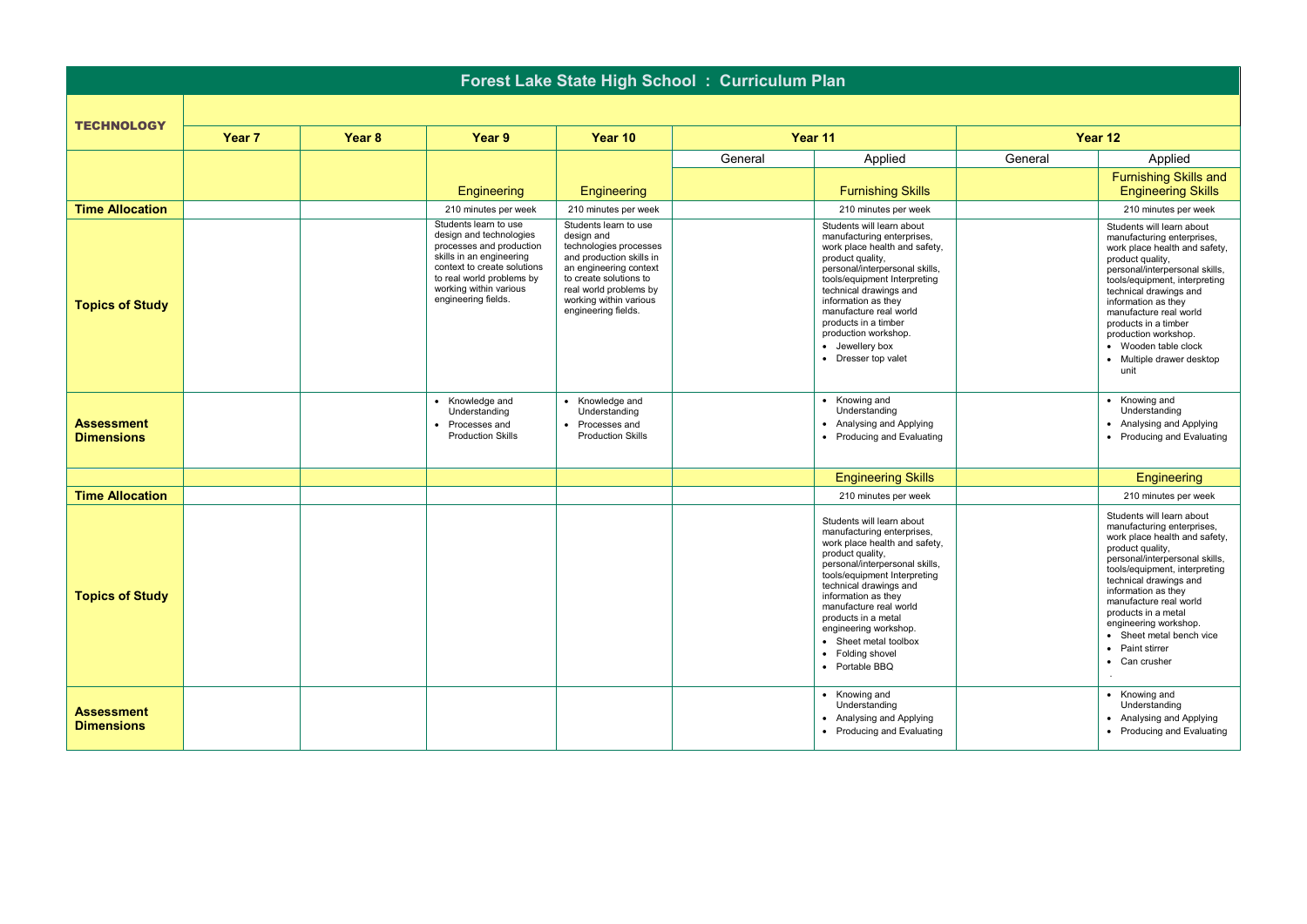| Forest Lake State High School: Curriculum Plan |                   |                                                                                                                                                                                                        |                                                                                                                                                                                                     |                                                                                                                                                                                                       |                                                                                                                                                                                                         |                                                                                                                                                                                                                        |                                                                                                                                                           |                                                                                                                                                                                         |  |  |  |
|------------------------------------------------|-------------------|--------------------------------------------------------------------------------------------------------------------------------------------------------------------------------------------------------|-----------------------------------------------------------------------------------------------------------------------------------------------------------------------------------------------------|-------------------------------------------------------------------------------------------------------------------------------------------------------------------------------------------------------|---------------------------------------------------------------------------------------------------------------------------------------------------------------------------------------------------------|------------------------------------------------------------------------------------------------------------------------------------------------------------------------------------------------------------------------|-----------------------------------------------------------------------------------------------------------------------------------------------------------|-----------------------------------------------------------------------------------------------------------------------------------------------------------------------------------------|--|--|--|
|                                                |                   |                                                                                                                                                                                                        |                                                                                                                                                                                                     |                                                                                                                                                                                                       |                                                                                                                                                                                                         |                                                                                                                                                                                                                        |                                                                                                                                                           |                                                                                                                                                                                         |  |  |  |
| <b>TECHNOLOGY</b>                              | Year <sub>7</sub> | Year <sub>8</sub>                                                                                                                                                                                      | Year 9                                                                                                                                                                                              | Year 10                                                                                                                                                                                               | Year 11                                                                                                                                                                                                 |                                                                                                                                                                                                                        | Year 12                                                                                                                                                   |                                                                                                                                                                                         |  |  |  |
|                                                |                   | <b>Junior Food</b>                                                                                                                                                                                     | <b>Junior Food</b>                                                                                                                                                                                  | Introduction to<br><b>Senior Food</b><br><b>Nutrition and</b><br><b>Design</b>                                                                                                                        | General                                                                                                                                                                                                 | Applied                                                                                                                                                                                                                | General                                                                                                                                                   | Applied                                                                                                                                                                                 |  |  |  |
|                                                |                   | <b>Technology and</b><br><b>Design</b>                                                                                                                                                                 | <b>Nutrition and</b><br>Design                                                                                                                                                                      |                                                                                                                                                                                                       | <b>Food &amp; Nutrition</b>                                                                                                                                                                             | <b>Hospitality Practices</b>                                                                                                                                                                                           | <b>Food &amp; Nutrition</b>                                                                                                                               | <b>Hospitality Practices</b>                                                                                                                                                            |  |  |  |
| <b>Time Allocation</b>                         |                   | 210 minutes per week                                                                                                                                                                                   | 210 minutes per week                                                                                                                                                                                | 210 minutes per week                                                                                                                                                                                  | 210 minutes per week                                                                                                                                                                                    | 210 minutes per week                                                                                                                                                                                                   | 210 minutes per week                                                                                                                                      | 210 minutes per week                                                                                                                                                                    |  |  |  |
| <b>Topics of Study</b>                         |                   | Students learn to use<br>design and technologies<br>processes and production<br>skills in a food nutrition<br>and material<br>specialisation context to<br>create solutions to real<br>world problems. | Students learn to use<br>design and technologies<br>processes and production<br>skills in a food nutrition and<br>material specialisation<br>context to create solutions<br>to real world problems. | Students will learn how<br>to problem-solve by<br>creating, designed in a<br>food and nutrition<br>context.<br>This is an academic<br>subject with a strong<br>practical component.                   | Students will learn about<br>vitamins, minerals, protein<br>consumer food drivers.<br>sensory profiling, labelling and<br>food safety, food solution and<br>formulation in a food nutrition<br>context. | Students will learn:<br>• Navigating the hospitality<br>industry<br>• Working effectively with<br>others<br>• Hospitality in practice                                                                                  | Students will learn:<br>• Food Science on<br>carbohydrates and fats<br>• Food solution<br>development for nutrition<br>consumer mark                      | Students will learn:<br>• Cooking, catering<br>workplace health, and<br>hygiene and safety<br>• International cuisine<br>International buffet<br>• Running a restaurant and<br>high tea |  |  |  |
| <b>Assessment</b><br><b>Dimensions</b>         |                   | • Knowledge and<br>Understanding<br>• Processes and<br><b>Production Skills</b>                                                                                                                        | • Knowledge and<br>Understanding<br>• Processes and<br><b>Production Skills</b>                                                                                                                     | • Knowledge and<br>Understanding<br>• Processes and<br><b>Production Skills</b>                                                                                                                       | • Recognising and<br>explaining<br>• Analysing and determining<br>• Synthesising and<br>evaluating<br>• Communicating<br>• Generating                                                                   | • Knowing and<br>Understanding<br><b>Examining and Applying</b><br>• Planning and Evaluating                                                                                                                           | Recognising and<br>explaining<br>• Analysing and determining<br>• Synthesising and<br>evaluating<br>Communicating<br>$\bullet$<br>$\bullet$<br>Generating | • Knowing and<br>Understanding<br><b>Examining and Applying</b><br>Planning and Evaluating                                                                                              |  |  |  |
|                                                |                   |                                                                                                                                                                                                        |                                                                                                                                                                                                     | Introduction to<br>Hospitality                                                                                                                                                                        |                                                                                                                                                                                                         | Certificate II in<br>Hospitality                                                                                                                                                                                       |                                                                                                                                                           |                                                                                                                                                                                         |  |  |  |
| <b>Time Allocation</b>                         |                   |                                                                                                                                                                                                        |                                                                                                                                                                                                     | 210 minutes per week                                                                                                                                                                                  |                                                                                                                                                                                                         | 210 minutes per week                                                                                                                                                                                                   |                                                                                                                                                           |                                                                                                                                                                                         |  |  |  |
| <b>Topics of Study</b>                         |                   |                                                                                                                                                                                                        |                                                                                                                                                                                                     | Students learn basic<br>skills related to<br>planning, production,<br>nutritional value and<br>presentation of foods.<br>Participation in practical<br>lessons is an integral<br>part of this course. |                                                                                                                                                                                                         | Students will learn:<br>• Requirements for working<br>in the Hospitality Industry<br>• Customer service skills<br>• Practical skills in the<br>Kitchen<br>• Trends in Hospitality<br>Planning and hosting<br>functions |                                                                                                                                                           |                                                                                                                                                                                         |  |  |  |
| <b>Assessment</b><br><b>Dimensions</b>         |                   |                                                                                                                                                                                                        |                                                                                                                                                                                                     | • Knowledge and<br>Understanding<br>• Processes and<br><b>Production Skills</b>                                                                                                                       |                                                                                                                                                                                                         | • Knowledge elements<br>• Performance elements                                                                                                                                                                         |                                                                                                                                                           |                                                                                                                                                                                         |  |  |  |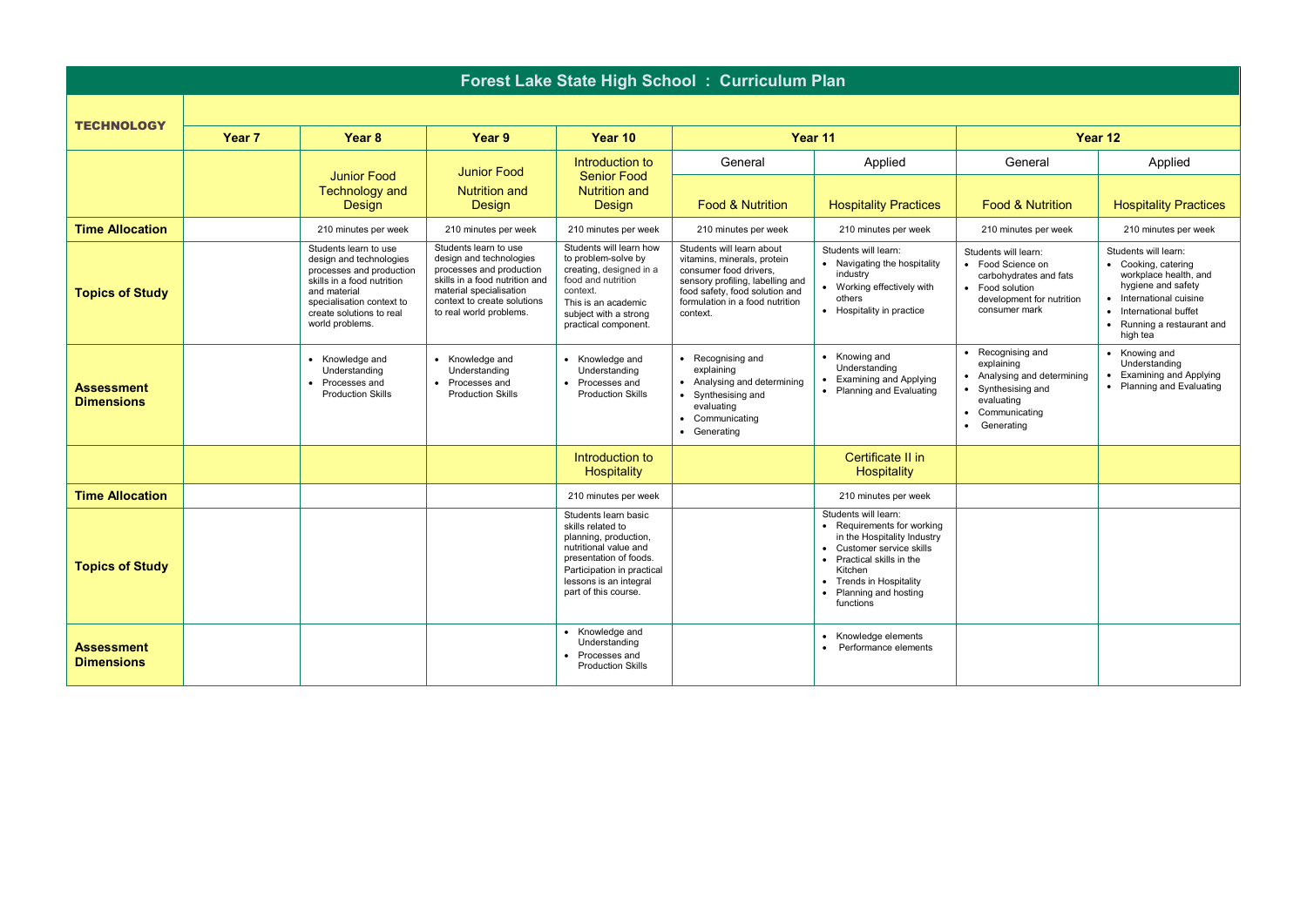| Forest Lake State High School: Curriculum Plan |        |        |        |                                                                                                                                                                                                           |  |                                                                                                                                                                                                                                                                                               |  |                                                                                                                                                                                                                                                                 |  |  |
|------------------------------------------------|--------|--------|--------|-----------------------------------------------------------------------------------------------------------------------------------------------------------------------------------------------------------|--|-----------------------------------------------------------------------------------------------------------------------------------------------------------------------------------------------------------------------------------------------------------------------------------------------|--|-----------------------------------------------------------------------------------------------------------------------------------------------------------------------------------------------------------------------------------------------------------------|--|--|
| <b>TECHNOLOGY</b>                              |        |        |        |                                                                                                                                                                                                           |  |                                                                                                                                                                                                                                                                                               |  |                                                                                                                                                                                                                                                                 |  |  |
|                                                | Year 7 | Year 8 | Year 9 | Year 10                                                                                                                                                                                                   |  | Year 11                                                                                                                                                                                                                                                                                       |  | Year 12                                                                                                                                                                                                                                                         |  |  |
|                                                |        |        |        |                                                                                                                                                                                                           |  | Applied                                                                                                                                                                                                                                                                                       |  | Applied                                                                                                                                                                                                                                                         |  |  |
|                                                |        |        |        | Introduction to<br><b>Early Childhood</b><br><b>Studies</b>                                                                                                                                               |  | <b>Early Childhood</b><br><b>Practices</b>                                                                                                                                                                                                                                                    |  | <b>Early Childhood</b><br><b>Practices</b>                                                                                                                                                                                                                      |  |  |
| <b>Time Allocation</b>                         |        |        |        | 210 minutes per week                                                                                                                                                                                      |  | 210 minutes per week                                                                                                                                                                                                                                                                          |  | 210 minutes per week                                                                                                                                                                                                                                            |  |  |
| <b>Topics of Study</b>                         |        |        |        | Students will learn<br>basic sewing and textile<br>decorating techniques.<br>• Students will also be<br>involved in learning<br>about development<br>of children from pre-<br>birth to 2 years of<br>age. |  | Early Childhood Studies<br>focuses on learning about<br>children aged from birth to<br>five years.<br>• Students explore play-<br>based learning activities<br>from two perspectives:<br>they use theories about<br>early childhood learning<br>and devise play-based<br>learning activities. |  | Early Childhood Studies<br>focuses on learning about<br>children aged from birth to<br>five years.<br>• Children aged from birth to<br>five years<br>• Plan Creative Activities for<br>Children<br>• Numeracy Activities and<br>Plan a Story-reading<br>Session |  |  |
| <b>Assessment</b><br><b>Dimensions</b>         |        |        |        | • Knowledge and<br>Understanding<br>Processes and<br><b>Production Skills</b>                                                                                                                             |  | • Knowing and<br>Understanding<br>• Analysing and Applying<br>Producing and Evaluating                                                                                                                                                                                                        |  | • Knowing and<br>Understanding<br>• Analysing and Applying<br>• Producing and Evaluating                                                                                                                                                                        |  |  |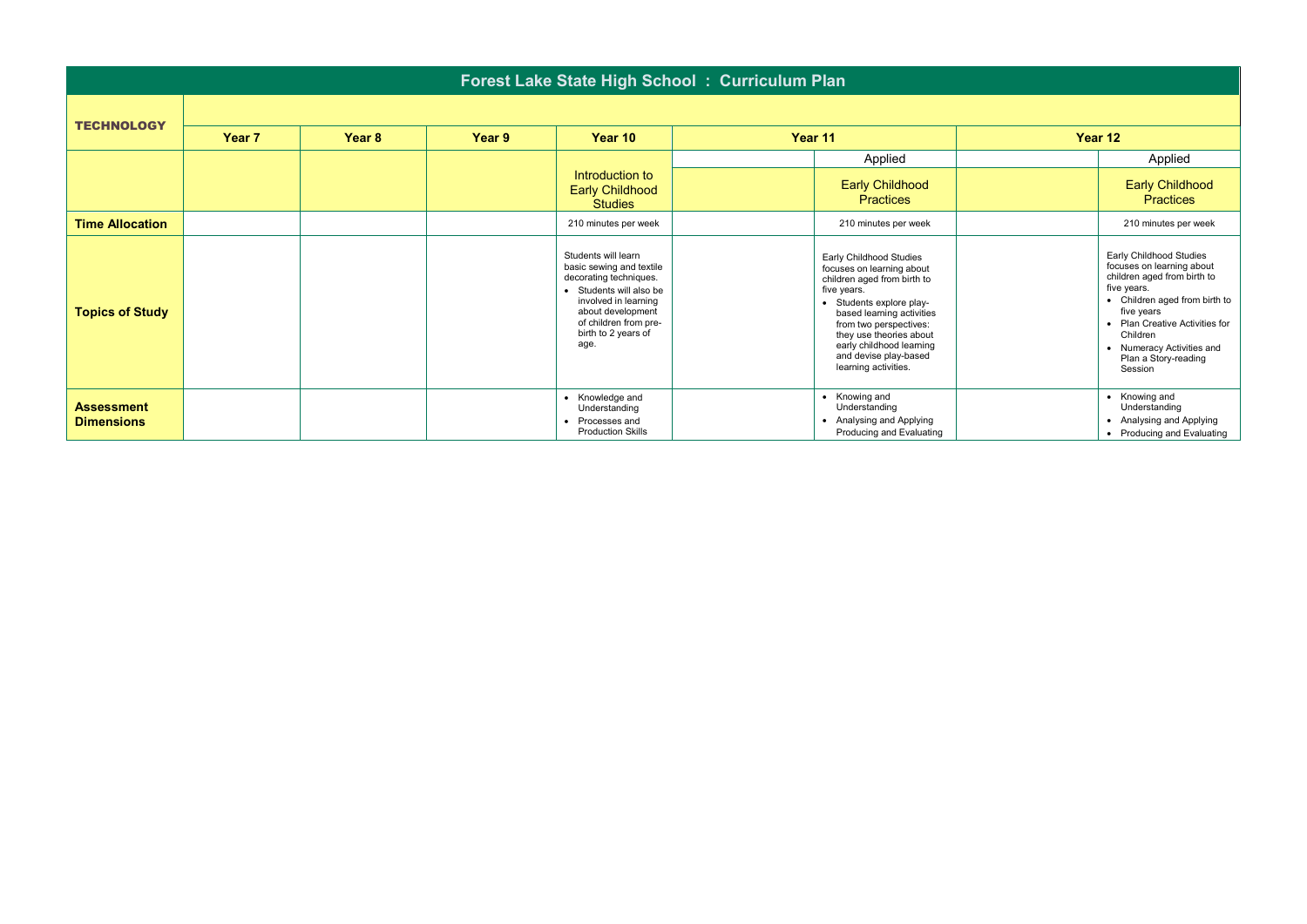| Forest Lake State High School: Curriculum Plan |                   |                   |                                                                                                                                                                                     |                                                                                                                                                                               |                                                                                                                         |                                                                                                                       |                                                                                             |                                                                                                                       |
|------------------------------------------------|-------------------|-------------------|-------------------------------------------------------------------------------------------------------------------------------------------------------------------------------------|-------------------------------------------------------------------------------------------------------------------------------------------------------------------------------|-------------------------------------------------------------------------------------------------------------------------|-----------------------------------------------------------------------------------------------------------------------|---------------------------------------------------------------------------------------------|-----------------------------------------------------------------------------------------------------------------------|
| <b>DIGITAL</b>                                 |                   |                   |                                                                                                                                                                                     |                                                                                                                                                                               |                                                                                                                         |                                                                                                                       |                                                                                             |                                                                                                                       |
| <b>TECHNOLOGIES</b>                            | Year <sub>7</sub> | Year <sub>8</sub> | Year 9                                                                                                                                                                              | Year 10                                                                                                                                                                       | Year 11                                                                                                                 |                                                                                                                       | Year 12                                                                                     |                                                                                                                       |
|                                                |                   |                   |                                                                                                                                                                                     |                                                                                                                                                                               | General                                                                                                                 | General                                                                                                               | General                                                                                     | General                                                                                                               |
|                                                |                   |                   | <b>Business Studies</b>                                                                                                                                                             | <b>Business Studies</b>                                                                                                                                                       | Accounting                                                                                                              | <b>Business</b>                                                                                                       | Accounting                                                                                  | <b>Business</b>                                                                                                       |
| <b>Time Allocation</b>                         |                   |                   | 210 minutes per week                                                                                                                                                                | 210 minutes per week                                                                                                                                                          | 210 minutes per week                                                                                                    | 210 minutes per week                                                                                                  | 210 minutes per week                                                                        | 210 minutes per week                                                                                                  |
| <b>Topics of Study</b>                         |                   |                   | Business and<br>economic systems<br>• Future anything<br>(Innovation &<br>entrepreneurs)<br>• Work environments &<br>financial risk<br>• Accounting & financial<br>source documents | $\bullet$ Economic<br>performance and<br>standard of living<br>• Intro to Business<br>Cycle<br>• Intro to Accounting<br>• Financial reports<br>• Major financial<br>decisions | • Real world accounting<br>• Management<br>effectiveness                                                                | • Business creation<br>• Business growth                                                                              | • Monitoring a business<br>$\bullet$ Accounting — the big<br>picture                        | <b>Business diversification</b><br>• Business evolution                                                               |
| <b>Assessment</b><br><b>Dimensions</b>         |                   |                   | • Knowledge &<br>Understanding<br>Producing<br>$\bullet$<br>• Investigating & Design                                                                                                | • Knowledge and<br>Understanding<br>• Producing<br>• Investigating &<br>Design                                                                                                | Comprehending<br>$\bullet$<br>• Applying<br>• Analysing<br>Evaluating<br>$\bullet$<br>• Synthesising<br>• Communicating | • Explaining<br>• Describing<br>• Evaluating<br>• Analysing<br>• Synthesising<br>• Communicating                      | Comprehending<br>• Applying<br>• Analysing<br>Evaluating<br>Synthesising<br>• Communicating | Explaining<br>$\bullet$<br>• Describing<br>• Evaluating<br>• Analysing<br>• Synthesising<br>• Communicating           |
|                                                |                   |                   |                                                                                                                                                                                     |                                                                                                                                                                               |                                                                                                                         | Applied / VET<br>Certificate II in<br><b>Workplace Skills</b>                                                         |                                                                                             | Applied / VET<br>Certificate II in<br><b>Workplace Skills</b>                                                         |
| <b>Time Allocation</b>                         |                   |                   |                                                                                                                                                                                     |                                                                                                                                                                               |                                                                                                                         | 210 minutes per week                                                                                                  |                                                                                             | 210 minutes per week                                                                                                  |
| <b>Topics of Study</b>                         |                   |                   |                                                                                                                                                                                     |                                                                                                                                                                               |                                                                                                                         | • Personal Wellbeing<br>• Health & Safety<br>• Marketing<br>• Sustainable Business<br>Practices<br>• Customer Service |                                                                                             | • Personal Wellbeing<br>• Health & Safety<br>• Marketing<br>• Sustainable Business<br>Practices<br>• Customer Service |
| <b>Assessment</b><br><b>Dimensions</b>         |                   |                   |                                                                                                                                                                                     |                                                                                                                                                                               |                                                                                                                         | Competency based<br>assessment (competent or<br>not competent)                                                        |                                                                                             | Competency based<br>assessment (competent or<br>not competent)                                                        |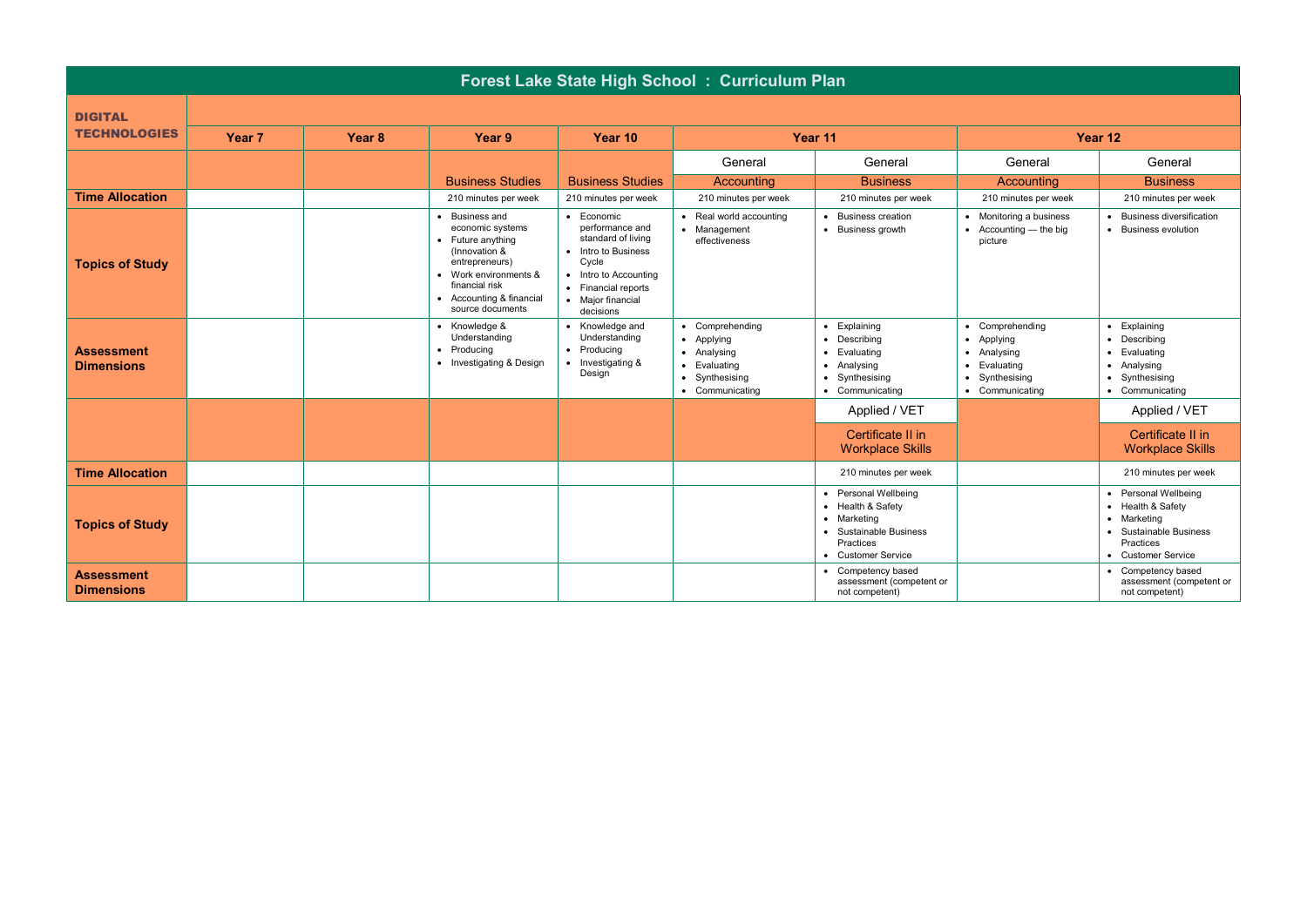| Forest Lake State High School: Curriculum Plan |                                                                                                  |                   |                                                                                                                                                              |                                                                                                                                      |                                                                                                         |                                                                                                                                                                                                                       |                                                                                                         |                                                                                                                                                                                                                                                       |  |
|------------------------------------------------|--------------------------------------------------------------------------------------------------|-------------------|--------------------------------------------------------------------------------------------------------------------------------------------------------------|--------------------------------------------------------------------------------------------------------------------------------------|---------------------------------------------------------------------------------------------------------|-----------------------------------------------------------------------------------------------------------------------------------------------------------------------------------------------------------------------|---------------------------------------------------------------------------------------------------------|-------------------------------------------------------------------------------------------------------------------------------------------------------------------------------------------------------------------------------------------------------|--|
| <b>DIGITAL</b>                                 |                                                                                                  |                   |                                                                                                                                                              |                                                                                                                                      |                                                                                                         |                                                                                                                                                                                                                       |                                                                                                         |                                                                                                                                                                                                                                                       |  |
| <b>TECHNOLOGIES</b>                            | Year <sub>7</sub>                                                                                | Year <sub>8</sub> | Year 9                                                                                                                                                       | Year 10                                                                                                                              | Year 11                                                                                                 |                                                                                                                                                                                                                       | Year 12                                                                                                 |                                                                                                                                                                                                                                                       |  |
|                                                |                                                                                                  |                   |                                                                                                                                                              |                                                                                                                                      | General                                                                                                 | Applied / VET                                                                                                                                                                                                         | General                                                                                                 | Applied / VET                                                                                                                                                                                                                                         |  |
|                                                | <b>Digital</b><br><b>Technologies</b>                                                            |                   | <b>Digital Technologies</b>                                                                                                                                  | <b>Digital</b><br><b>Technologies</b>                                                                                                | <b>Digital Solutions</b>                                                                                | <b>Certificate II in Applied</b><br><b>Digital Technology</b>                                                                                                                                                         | <b>Digital Solutions</b>                                                                                | <b>Certificate II in Applied</b><br><b>Digital Technology</b>                                                                                                                                                                                         |  |
| <b>Time Allocation</b>                         | 140 minutes per week                                                                             |                   | 210 minutes per week                                                                                                                                         | 210 minutes per week                                                                                                                 | 210 minutes per week                                                                                    | 210 minutes per week                                                                                                                                                                                                  | 210 minutes per week                                                                                    | 210 minutes per week                                                                                                                                                                                                                                  |  |
| <b>Topics of Study</b>                         | • Cybersafety<br>• Esports and date<br>manipulation<br>• Coding (block)<br>• Coding (JavaScript) |                   | • Coding in JavaScript<br>(Minecraft)<br>• Coding in JavaScript<br>(Drones)<br>• Web Design (HTML &<br>CSS)<br>• Hands-on Hardware                           | • Coding in Python<br>(Lego Mindstorm)<br>2D Gaming<br>(Python)<br>Database Design<br>(SQL)<br>Web Desian<br>(Python and Flask)      | • Creating with Code<br>• Application and Data<br>Solutions                                             | • Work Health and Safety<br>• Sustainable Work<br>Practices<br>• Operating Systems<br>• Digital Communications<br>• Digital Technologies<br>• Personal Wellbeing<br>• Protect ICT                                     | • Digital Innovation<br>• Digital Impacts                                                               | • Work Health and Safety<br>• Sustainable Work<br>Practices<br>• Operating Systems<br>• Digital Communications<br>• Digital Technologies<br>• Personal Wellbeing<br>• Protect ICT                                                                     |  |
| <b>Assessment</b><br><b>Dimensions</b>         | • Knowledge and<br>Understanding<br>• Processes and<br><b>Production Skills</b>                  |                   | • Knowledge and<br>Understanding<br>• Processes and<br><b>Production Skills</b>                                                                              | • Knowledge and<br>Understanding<br>Processes and<br><b>Production Skills</b>                                                        | • Retrieving and<br>comprehending<br>• Analysing<br>• Synthesising and<br>evaluating<br>• Communicating | • Competency based<br>assessment (competent or<br>not competent)                                                                                                                                                      | • Retrieving and<br>comprehending<br>• Analysing<br>• Synthesising and<br>evaluating<br>• Communicating | • Competency based<br>assessment (competent or<br>not competent)                                                                                                                                                                                      |  |
|                                                |                                                                                                  |                   | <b>Esports</b>                                                                                                                                               | <b>Esports</b>                                                                                                                       |                                                                                                         | Information and<br>Communication<br><b>Technology - Esports</b>                                                                                                                                                       |                                                                                                         | Information and<br>Communication<br><b>Technology - Esports</b>                                                                                                                                                                                       |  |
| <b>Time Allocation</b>                         |                                                                                                  |                   | 210 minutes per week                                                                                                                                         | 210 Minutes per week                                                                                                                 |                                                                                                         | 210 minutes per week                                                                                                                                                                                                  |                                                                                                         | 210 minutes per week                                                                                                                                                                                                                                  |  |
| <b>Topics of Study</b>                         |                                                                                                  |                   | • Hardware, networking<br>and teamwork<br>$\bullet$ Gaming as a<br>professional<br>• Tournament design<br>• Casting with character<br>creation and animation | • Hardware.<br>networking and<br>teamwork<br>Gaming as a<br>professional<br>Tournament design<br>Character creation<br>and animation |                                                                                                         | • Network fundamentals for<br><b>Esports tournaments</b><br>• Esports Online<br>Communication<br>• Audio and Video<br>production for Esports<br>trailers<br>• Esports Competition<br>Documents and MOS<br>Certificate |                                                                                                         | • Networks Fundamentals<br>• for Esports Tournaments II<br>• Esports Online<br>Communication II<br>• Audio and Video<br><b>Production II for Esports</b><br>tutorials<br>• Esports Business<br>document production and<br><b>MOS Certification II</b> |  |
| <b>Assessment</b><br><b>Dimensions</b>         |                                                                                                  |                   | • Knowledge and<br>Understanding<br>• Processes and<br><b>Production Skills</b>                                                                              | Knowledge and<br>Understanding<br>Processes and<br><b>Production Skills</b>                                                          |                                                                                                         | • Knowing and<br>understanding<br>• Analysing and applying<br>• Producing and evaluating                                                                                                                              |                                                                                                         | • Knowing and<br>understanding<br>• Analysing and applying<br>• Producing and evaluating                                                                                                                                                              |  |